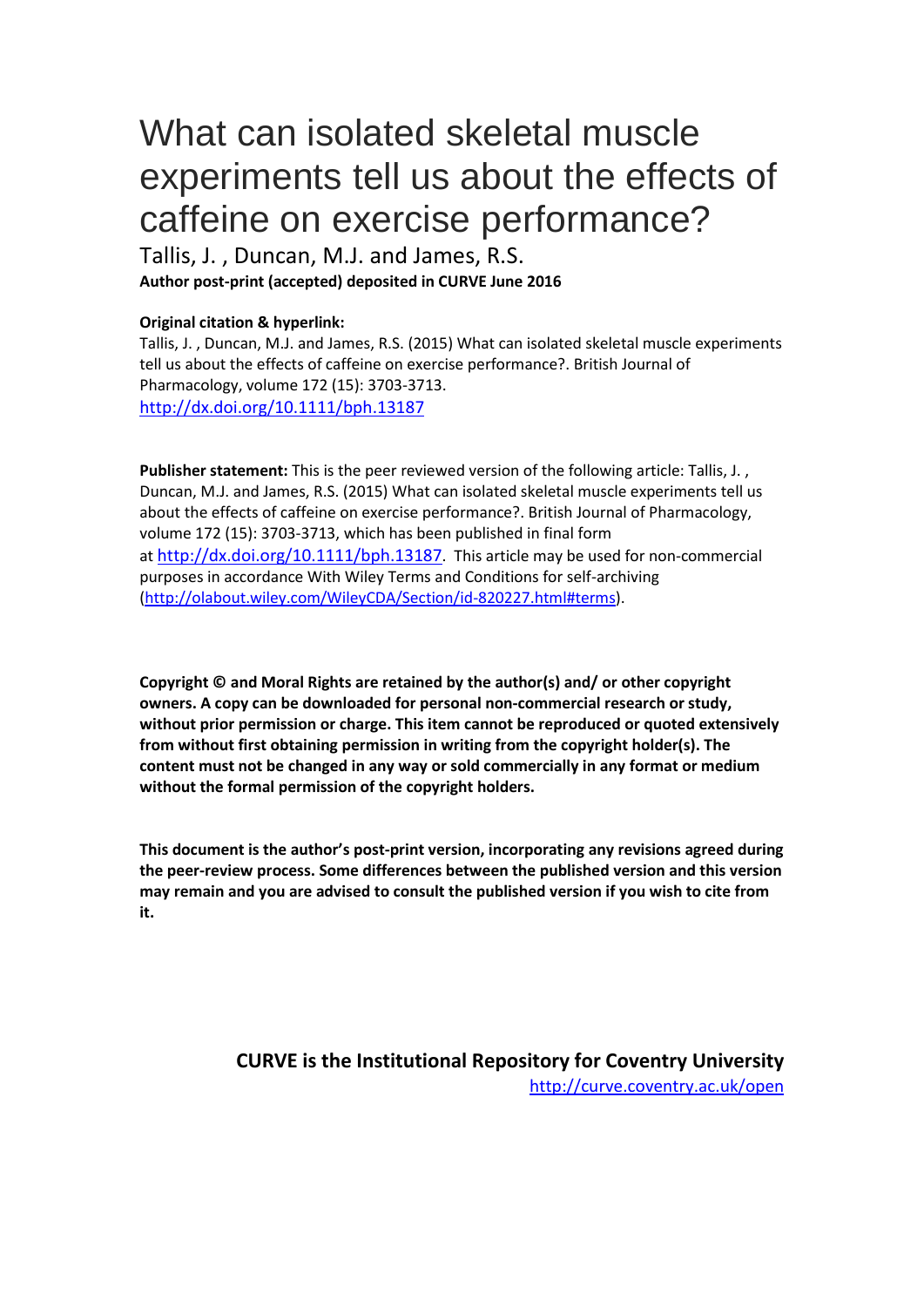**What can isolated skeletal muscle experiments tell us about the effects of caffeine on exercise performance?**

4 Jason Tallis ( $\boxtimes$ ), Michael J. Duncan, and Rob S. James.

Centre for Research in Applied Biological and Exercise Sciences, Coventry

- University, Coventry, CV1 5FB
- Email: tallisj2@uni.coventry.ac.uk
- 

*Abstract*

 Caffeine is an increasingly popular nutritional supplement due to the legal, significant improvements in sporting performance that it has been documented to elicit, with minimal side effects. Therefore, the effects of caffeine on human performance continues to be a popular area of research as we strive to improve our understanding of this drug and make more precise recommendations for its use in sport. Although variation in exercise intensity seems to affect its ergogenic benefits, it is largely considered that caffeine can promote significant improvements in endurance, power and strength based activities. There are a number of limitations to testing caffeine induced effects on human performance that can be better controlled when testing isolated muscle under *in vitro* conditions. The hydrophobic nature of caffeine results in a post digestion distribution to all tissues of the body making it difficult to accurately quantify the key mechanism of action. This review considers the contribution of evidence from isolated muscle studies to our understating of the direct effects of caffeine on muscle during human performance. The body of *in vitro* evidence presented suggests that caffeine can directly potentiate skeletal muscle force, work and power which may be important contributors to the performance enhancing effects seen in humans.

- 
-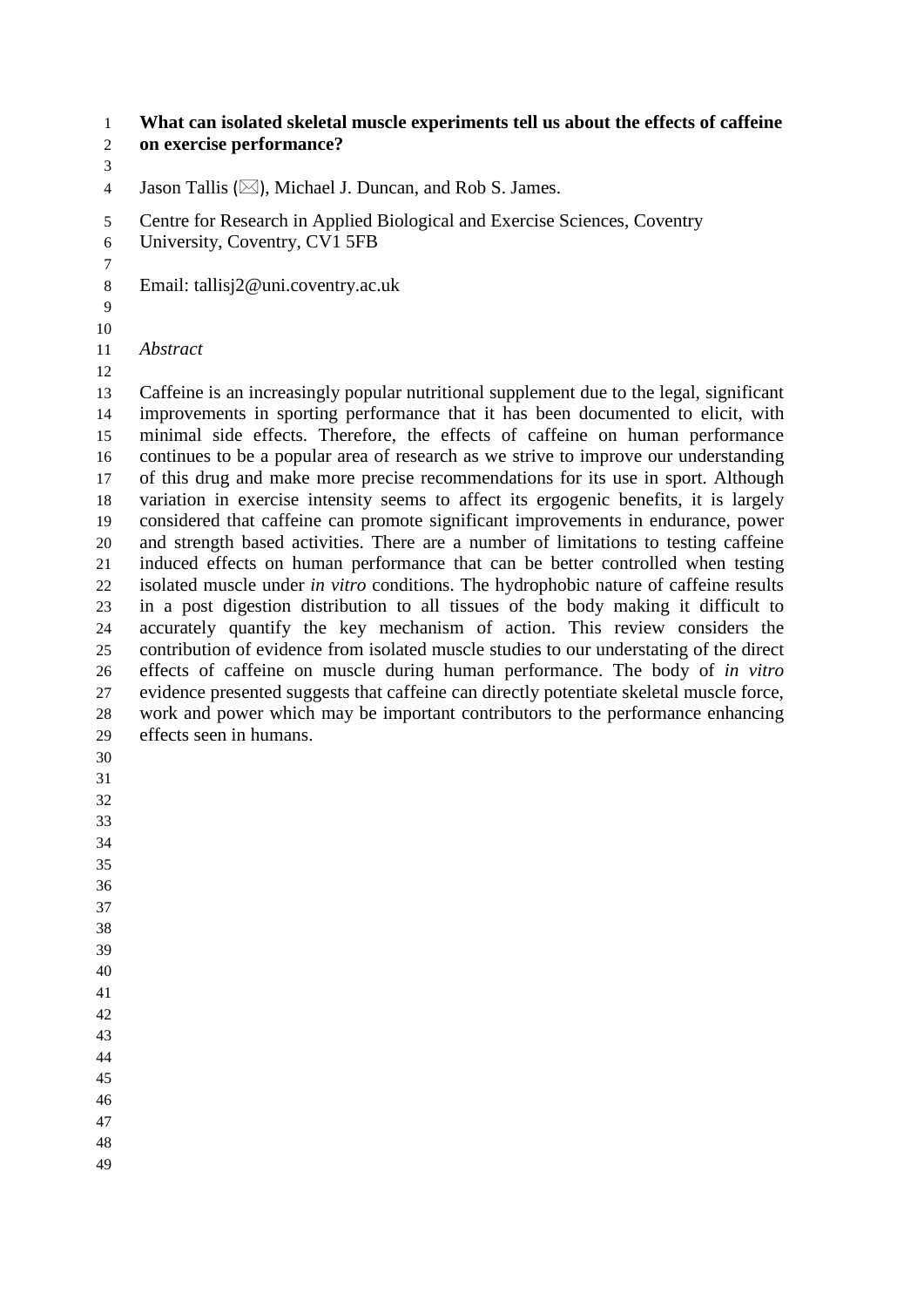- *Introduction*
- 

 Caffeine is the most commonly consumed drug in the world (Graham, 2001) and its ability to induce legal improvements in exercise performance has made it an increasingly popular ergogenic supplement. Mechanistically, the action of caffeine in the whole body is difficult to pinpoint due to the nature of its wide distribution to bodily tissues (Magkos & Kavouras, 2005). It is largely considered that caffeine will act as a central nervous system (CNS) stimulant, however glycogen sparing, increases in fatty acid mobilization, catecholamine release and direct muscle effects, are also reported but debatable mechanisms attributing the ergogenic effect (See reviews by Graham, 2001; Magkos & Kavouras, 2005; Davis & Green, 2009). The usage of *in vitro* experiments to apply caffeine to isolated muscle provides an important method for quantifying the direct effect of caffeine on muscle as a potential mechanism for improvement in sports performance. A number of more recent publications (James *et al.,* 2005; Tallis *et al.,* 2012; 2013b) have used advances in methodology to more accurately examine the direct effect of caffeine on skeletal muscle mechanical performance and as such have significantly contributed to our understanding of the caffeine response. The evidence presented indicates that physiological concentrations of caffeine can directly affect skeletal muscle to cause a significant enhancement in mechanical performance increasing the ability of the muscle to produce force, work and power. Such effects could be used in humans to increase training stimulus and to improve performance in competition.

*Caffeine & Sport Performance*

 It is widely accepted that caffeine ingestion can promote performance enhancing effects on endurance (activity lasting greater than 30 minutes), power and strength activities, although there is debate regarding the magnitude of effect (Graham *et al.,* 2001). Evidence demonstrates that caffeine has greater potency when used as an acute supplement in endurance based activities, whilst results from studies using short term high intensity exercise protocols appear to be a more ambiguous (Graham *et al.,* 2001; Davis & Green, 2009; Goldstein *et al.,* 2009). The effect of caffeine ingestion on sport performance has been extensively explored in a number of reviews (Graham *et al.,* 2001; Burke, 2008; Davis & Green, 2009; Goldstein *et al.,* 2009; Astorino and Roberson, 2010).

 Evidence from these articles suggest that mode and intensity of exercise, caffeine consumption habits, fitness level, treatment dose and individual differences in caffeine digestion, distribution and sensitivity could greatly influence the caffeine induced response in human performance (Fig 1). It is likely that the varied caffeine response and conflicting evidence demonstrated throughout the literature can largely be attributed to methodological differences between studies.

*[Insert Figure 1 here]*

 In the most part, the previously cited literature reviews suggest that the performance enhancing effect of caffeine is greater in trained athletes compared to non-trained athletes (Graham, 2001; Astorino and Roberson, 2010). Although there is a distinct dearth of studies directly assessing this, Leblanc (1985) demonstrated that trained individuals had increased resting metabolic rate, adrenaline and free fatty acids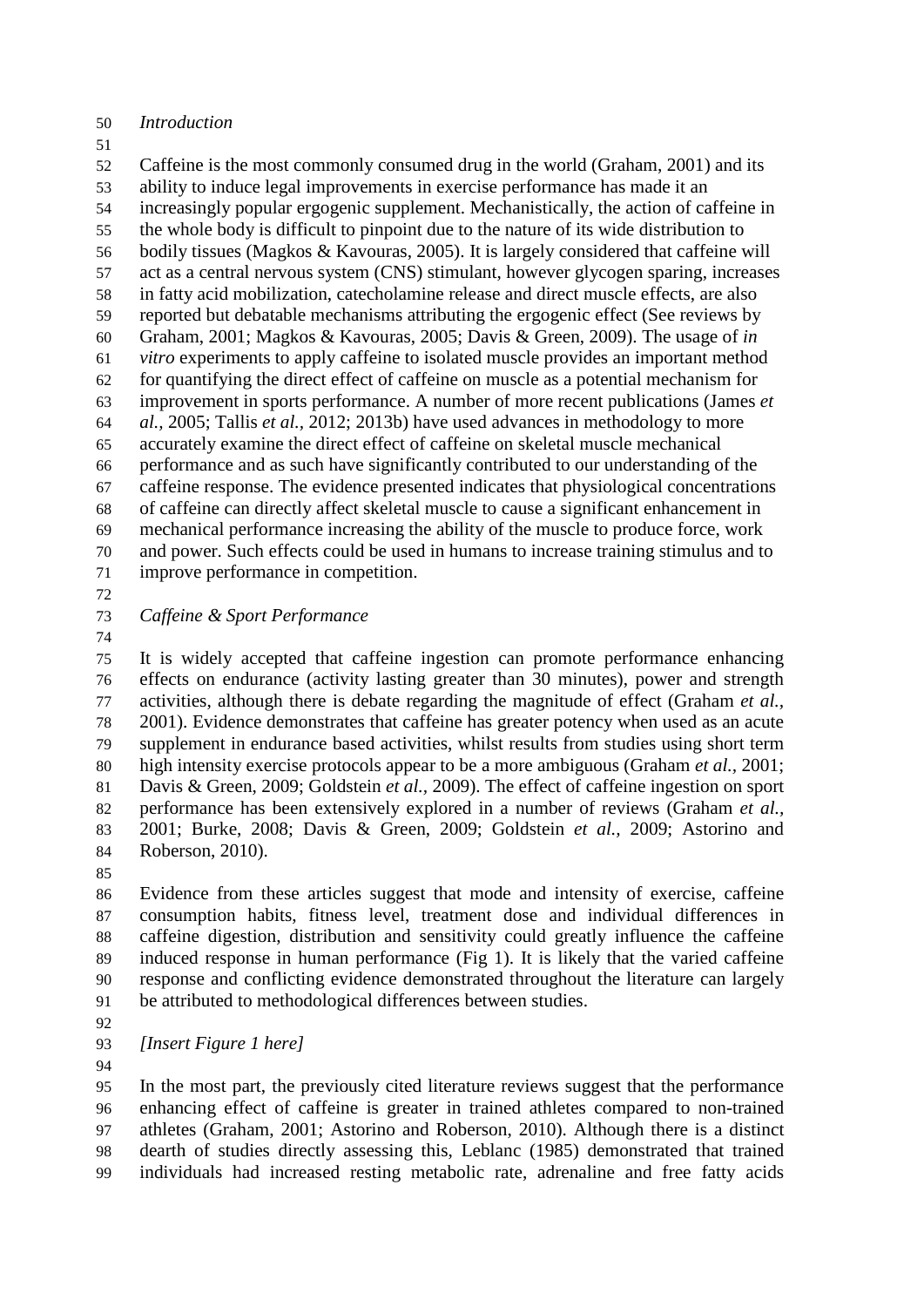compared to an untrained population. Furthermore, Collomp *et al.,* (1992) reported faster swim speeds in trained athletes that were not paralleled in an untrained group following a 250mg caffeine dose. The mechanism responsible for these response differences is largely unknown, but it is considered that as many experimental procedures require participants to work maximally, trained individuals will have greater motivation to perform fatiguing exercise, will have better nutritional preparation, and the day-to-day performance variation will be reduced (Burke, 2008).

 Furthermore evidence suggests a greater ergogenic benefit in non-habituated consumers (Bell & McClellan, 2002). Caffeine is rich in the western diet and recruiting participants that consume similar quantities is near impossible, and in many studies participants are considered as habitual users (Tarnoposlky & Cupido, 2000; Bridge & Jones, 2006; Duncan *et al.,* 2014). Although it appears that the effects of habituation on the magnitude of response needs further investigation (Graham *et al.,* 2001; Astorino *et al.,* 2010), this mechanism is in part attributed to the division of responders and non-responders to caffeine treatment that has been reported in studies examining responses on an individual level (Skinner *et al.,*2009).

 Another methodological debate relates to the withdrawal of caffeine prior to completion of the experimental trial. It is common practice for researchers to restrict 120 caffeine consumption 12-48 hours prior to completion of the exercise protocol (Bell & McLellan, 2002; Glaister *et al.,* 2008; Duncan *et al.,* 2014). Although evidence indicates that withdrawal has limited effects on exercise performance, there is a wealth of literature demonstrating negative effects on mood, stress, fatigue, alertness and short term memory (Smith, 2002). James (1994) suggested that caffeine has no behavioural effect, but consumption merely removes negative effects associated with withdrawal.

 Although it is common to administer caffeine per unit body mass, a number of studies have used absolute doses (Collomp *et al.,* 1992; Kovacs *et al.,* 1998), thus potentially resulting in erroneous results due to vastly different relative doses between 131 individuals. It is generally considered that  $3mg \log^{-1}$  is the lowest level to elicit ergogenic benefit on exercise performance (Graham *et al.,* 2001), and it is common 133 practice to administer caffeine in doses of 5-6 mg.kg<sup>-1</sup> (Jackman *et al.*, 1996; Bridge & Jones, 2006; O'Rouke *et al.,* 2006; Carr *et al.,* 2008). Despite research assessing a variety of doses ranging between 0.5-13 mg.kg<sup>-1</sup> (Wiles *et al.,* 1992; Pasman *et al.,*  1995; Graham & Spriet, 1991; Bruce *et al.,* 2000; Cohen *et al.,* 2006), only a small number of studies have examined the dose response relationship on human performance (Perkins & Williams, 1975; Graham & Spriet, 1995; Cohen *et al.,* 1996; Kovacs *et al.,* 1998; Bruce *et al.,* 2000; O'Connor *et al.,* 2004). Few of these studies actually demonstrate an ergogenic benefit of caffeine (Graham & Spriet, 1995; Kovacs *et al.,* 1998; Bruce *et al.,* 2000; O'Connor *et al.,* 2004), and thus, conclusions regarding dose dependant effects are based on a limited number of studies. It is generally considered that an increased caffeine dose fails to elicit a further response; however contradictory evidence is also presented (Kovacs *et al.,* 1998). It is further considered that inter-individual side effects related to consumption of high caffeine concentrations may actually result in decreased performance (Graham & Spriet, 1995). Although there is some ambiguity in a caffeine dose response relationship, anecdotal evidence suggests caffeine induced dose related relationships in the reduction in pain perception and increased plasma epinephrine and free fatty acid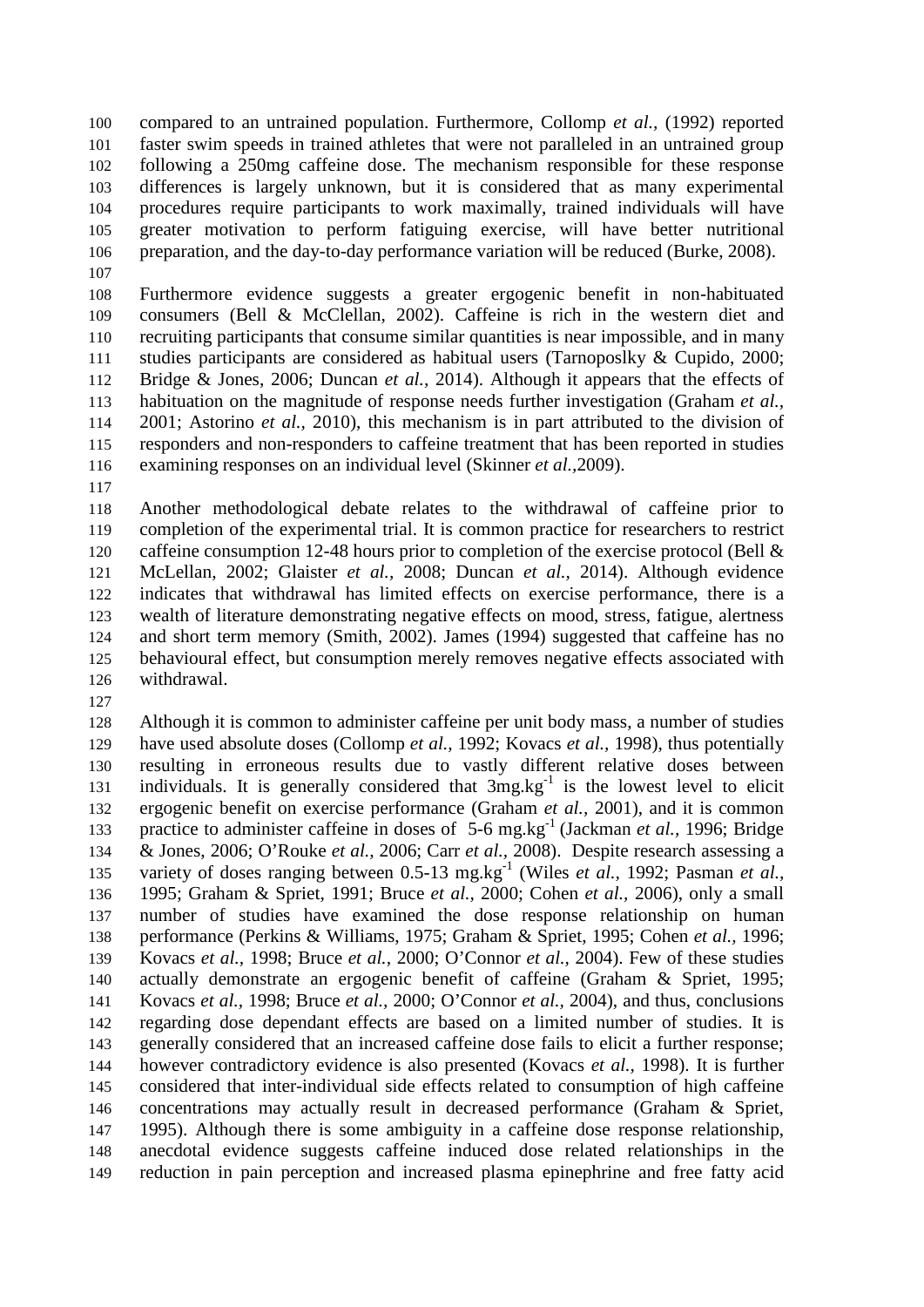concentration (Graham & Spriet, 1995; Pasman *et al.,* 1995; O'Connor *et al.,* 2000), which may evoke performance enhancing benefits in other modes of exercise. The variety of methodological approaches and results demonstrated, make meaningful conclusions and recommendations to athletes difficult to fully quantify. Furthermore, there is difficulty isolating the direct effect of caffeine from systematic effects due to the number of potential mechanisms evoked from its wide distribution within the body. It is commonly reported that caffeine acts as a central nervous system stimulant due to its action as an adenosine receptor antagonist (Fredholm et al., 1999). Additionally, the increased effectiveness of caffeine on endurance based sports has led to a common misconception that caffeine may increase the utilisation of free fatty acids as an energy source thus permitting glycogen sparing. The evidence supporting this claim is inconclusive (Graham; 2001; Davis & Green, 2009). The action of 162 caffeine to promote increased adrenaline release, evoke greater  $Ca^{2+}$  release from the 163 sarcoplasmic reticulum, improve the function of the  $Na^+/K^+$  pump and reduce pain perception are further mechanisms believed to contribute to caffeine's performance enhancing effect (Graham, 2001; Magkos & Kavouras, 2005; Davis & Green, 2009). Although the effectiveness of caffeine as a performance enhancer is widely reported, the outlined discrepancies have confounded our ability to make an accurate judgement on the specific action of caffeine.

## *Benefits of Testing the Direct Effect of Caffeine on Isolated Muscle*

 Many of the aforementioned variables that limit our ability to fully review results from whole body, *in vivo*, testing of the effects of caffeine can be controlled in studies assessing the direct ergogenic effect of caffeine on isolated skeletal muscle. During such *in vitro* studies a target muscle(s) is isolated, usually from a rodent/amphibian, and placed in an organ bath circulated with oxygenated Krebs-Henseleit/Ringer solution, which is high in glucose and contains other salts to mimic blood plasma. Maximal muscle activity is induced by subjecting the muscle to an external electrical stimulation. A caffeine dose is added directly to the Krebs/Ringer solution, and the mechanical performance of the muscle is reexamined. Typical assessments include the measurement of maximal isometric twitch and tetanus force, and associated activation and relaxation times. During isometric studies the muscle is held at a constant length and subjected to a single stimulation (twitch) or multiple stimulations (tetanus) to determine peak force, muscle length is adjusted until maximal force is achieved (Luttgau & Oetliker, 1968; Allen & Westerblad, 1995; Germinario *et al.,*  2004). More recently, the work-loop technique has been implemented as a method of assessing the effects of caffeine on muscle power output during the types of dynamic muscle activity that are more common during *in vivo* muscle action (James *et al.,* 2004; 2005; Tallis *et al.,* 2012; 2013b; 2014b).

 Evidence suggests that caffeine metabolism and consequently magnitude of the potential effect may be related to variations in genotype. It has been reported that a single substitution of a gene can cause individuals to be slow or fast caffeine metabolisers (Sokmen *et al.,* 2008). Additionally as caffeine is distributed evenly to all tissues of the body, those with a greater body fat will have a greater adipose tissue concentration, thus reducing the quantity acting at the tissues that can improve sports performance. A direct skeletal muscle caffeine treatment avoids the potential limitations associated with digestion and metabolism, and this method assures that that the same dose reaches each examined tissues.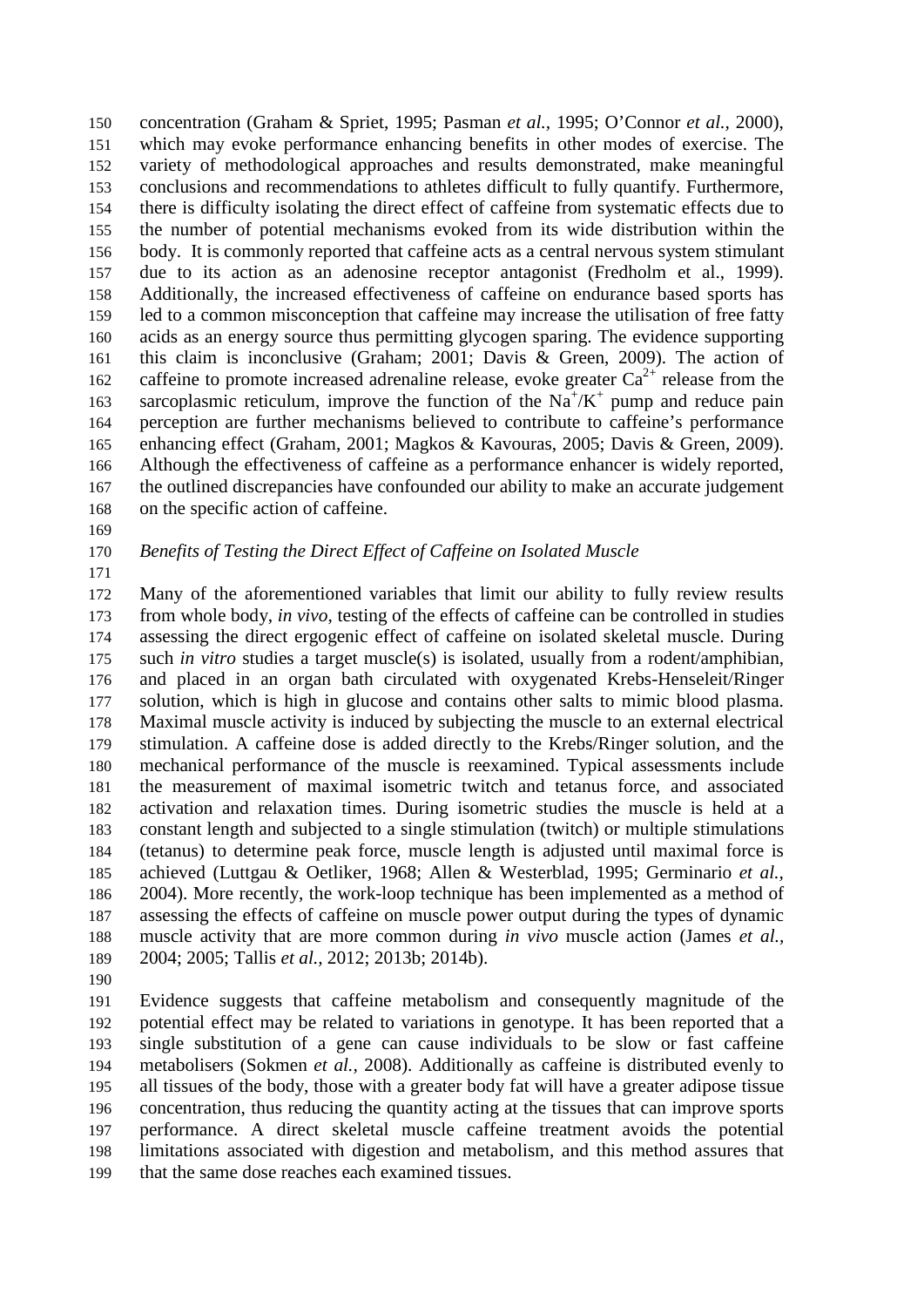In human studies it is difficult to isolate factors that result in a direct muscle performance improvement from a muscle performance improvement resulting from central mechanisms. An isolated muscle is externally stimulated and its metabolism controlled, thus it is possible to exclusively examine the skeletal muscle reaction to a caffeine dose. Furthermore, lab animals from which the muscle preparations are taken have a controlled low caffeine diet which reduces the potential issue of habituation and pre-activity withdrawal effects influencing the results. Implementation of such methods within this research area uniquely allow the examination of muscle fiber type specific effects of caffeine treatment, which have been proposed as a mechanistic rational for the increased potency of caffeine in relation to endurance based events. Isolated muscle also allows improved analysis of a dose-response relationship, without the adverse side effects of high caffeine consumption seen during *in vivo* work (Graham & Spriet, 1995). The effect of caffeine on exercise mode can be considered in greater detail *in vitro*, allowing the investigation of maximal and submaximal contraction, fatigue and recovery, using both isometric and dynamic work loop protocols. Such *in vitro* studies have been, and continue to be, vital to improving our understanding of the ergogenic effects of caffeine.

### *The Effect of mM Concentrations of Caffeine on Skeletal Muscle Contractility*

 Much of the evidence demonstrating the direct ergogenic properties of caffeine on skeletal muscle is derived from early *in vitro* studies such as Luttgau & Oetliker (1968) who tested millimolar (mM) caffeine concentrations (supraphysiological for humans) on isolated semitendinosus and iliofibularis muscle from *Rana temporaria*. The study concluded that significant increases in twitch force occurred following treatment with 6-10 mM caffeine, with an increased sensitivity to caffeine following a 226 drop in temperature from  $20^{\circ}$ C to 1-3 $^{\circ}$ C. At high concentrations caffeine has even been shown to produce contracture without stimulation (Huddart, 1968). A number of isolated muscle studies have demonstrated the potentiation of muscle force following a direct treatment with caffeine (Table 1). Furthermore, it is largely accepted that the ergogenic benefit is more pronounced in slow twitch muscle (Rossi *et al.* 2001; Wondmikun *et al,.* 2006; Tallis *et al.,* 2012), and that a reduction in temperature increases sensitivity to caffeine (Luttgau & Oetliker, 1968; Weber & Herz, 1968), particularly in slow twitch muscle (Wondmikun *et al.,* 2006).

*[Insert Table 1 here]*

 Mechanistically caffeine will promote greater force output in skeletal muscle due to modification of excitation contraction coupling (Davis & Green, 2009). Weber & Herz (1968) was one of the earliest studies to investigate this theory by isolating sarcoplasmic reticulum (SR) from skeletal muscle of *Rana pipiens* and monitoring  $Ca^{2+}$  release to varying millimolar concentrations of caffeine. Caffeine treatment resulted in an immediate release of  $Ca<sup>2+</sup>$  in 11 of 12 preparations, attributed to a shift 243 in the voltage dependant  $Ca^{2+}$  release mechanism to a more negative membrane potential. This was later confirmed by Endo *et al.,* (1970) using skinned muscle preparations with SR left intact. More specifically, it is believed that caffeine operates directly as an adenosine receptor antagonist on A1 receptors on the skeletal muscle membrane and/or binds to Ryanodine receptors (RYR) of the SR as demonstrated *in vitro* with 10mM caffeine treatment and in RYR -/- mice (Damiani *et al.,* 1996; Bhat *et al,.* 1997; Fredholm *et al.,* 1999; Rossi *et al.,* 2001). Ultimately this has been shown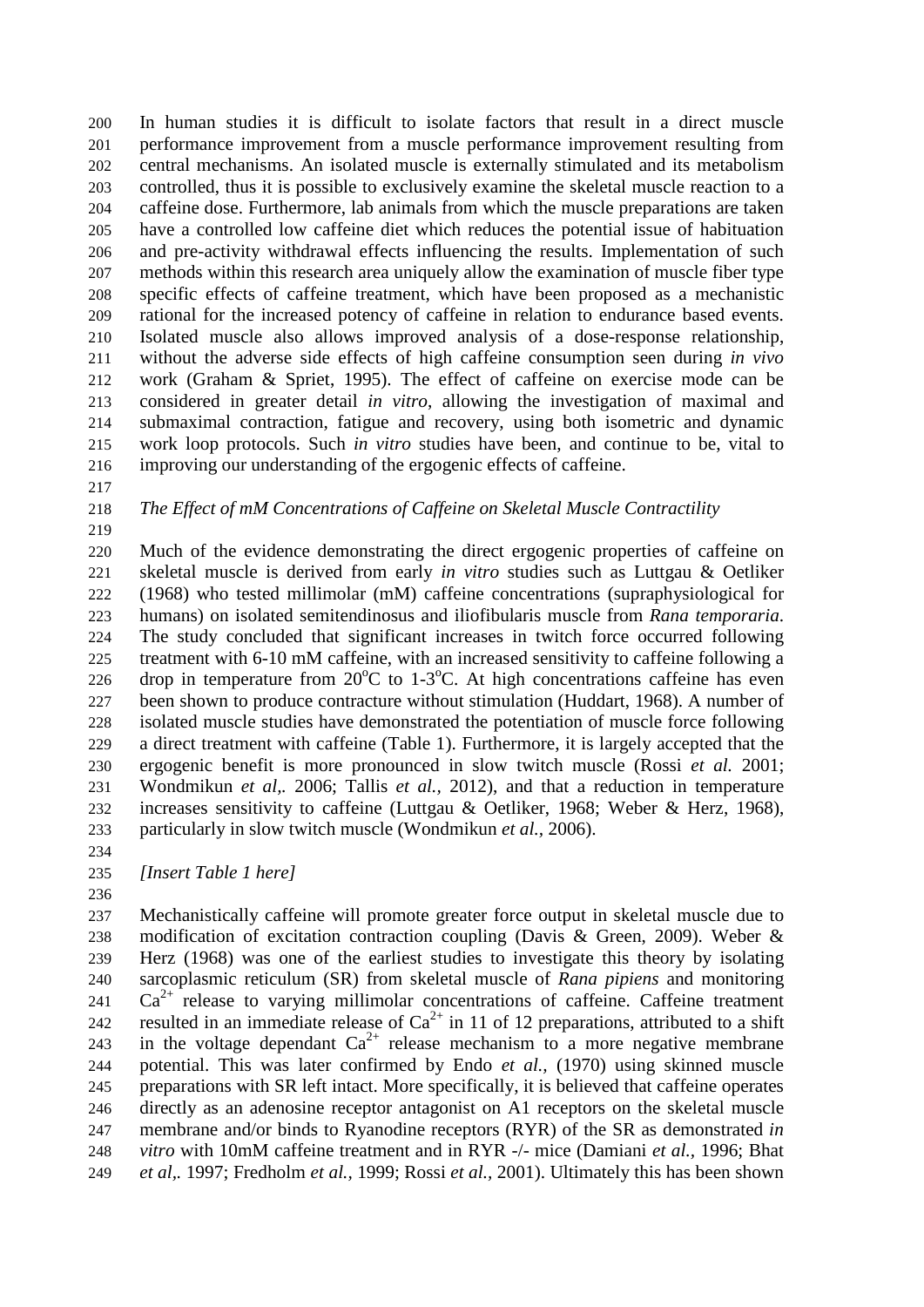- 250 to result in a greater release of  $Ca^{2+}$  into the intramuscular space, increased 251 myofibrillar Ca<sup>2+</sup> sensitivity, slowing of the SR Ca<sup>2+</sup> pump, and increased SR Ca<sup>2+</sup> permeability, significantly modifying skeletal muscle performance (Allen *et al.,* 1989; Westerblad & Allen, 1991; Allen & Westerblad, 1995). The consequential decrease in 254 rate of  $Ca^{2+}$  efflux from the intracellular space, due to the reduced action of the SR  $Ca^{2+}$  pump, is the mechanism underpinning the commonly reported caffeine induced increase in isometric relaxation time (Allen *et al.,* 1989; Westerblad & Allen, 1991).
- 

 These studies have proven important in enhancing our understanding of the direct effect of caffeine on isolated muscle performance; problems arise when attempting to link the outcomes of this research to human performance. The authors recognise that although this may not be the primary intention of all of these studies, the underlying mechanism of response to caffeine in human literature is commonly attributed to such research.

 A significant limitation in many of these studies is the use of supraphysiological, millimolar, concentrations of caffeine (Luttgau & Oetliker, 1968; Endo *et al.,* 1970; Huddart, 1968; Weber & Herz, 1986; Allen & Westerblad, 1995; Rossi *et al.,* 2001; Germinario *et al.,* 2004) which would be toxic to humans (Fredholm *et al.,* 1999), and as such these studies have poor relevance to the effects of ingested caffeine on human performance. Fredholm et al., (1999) reported that blood plasma concentrations exceeding 1mM would be fatal for humans and common concentrations are usually between 20-50µM (Graham, 2001), with 70µM being the nontoxic limit (Fredholm et al., 1999).

 Although it has been demonstrated that caffeine has increased potency at lower temperatures, most previous studies have used test temperatures that have little physiological relevance to humans (Ritchie, 1954; Luttgau & Oetliker, 1968; Weber & Herz, 1986; Fryer & Neering, 1989; Allen & Westerblad, 1995; Rossi *et al.,* 2001; Germinario *et al.,* 2004; Rosser *et al.,* 2009). Lower test temperatures are usually used as a method of reducing the metabolic rate of muscle preparations, subsequently maintaining its functional capacity for a longer duration. Mammals regulate core body 282 temperature such that daily variation is less than  $3^{\circ}$ C in order to maintain homeostatic conditions (Refinetti 1999; Wooden and Walsberg 2004). Although there is some variation in peripheral muscle temperature as a result of ambient conditions and exercise, the relationship between higher skeletal muscle temperature within a physiological range and improved mechanical performance has been well documented (James et al., 2013). It should further be considered that studies using amphibian or insect muscle (Ritchie, 1954; Luttgau & Oetliker 1968; Huddart, 1969; Rosser *et al.,* 2009) may evoke different caffeine response when compared to mammalian muscle.

 Evidence in this area, bar the work of James and Tallis, has been gained via isometric testing methods, which although provide important information for assessing the effect of caffeine on maximal force, have poor relevance to *in vivo* power producing muscles (Josephson, 1985; James *et al.,* 1995; James *et al.,* 1996). It is rare for skeletal muscle to be acting completely isometrically with shortening required to perform work and to produce power (Rome, 2002). James *et al.,* (1996) concluded that isometric testing vastly underestimated the *in vivo* rate of force activation and relaxation and is limited by not considering the passive properties of muscle. A muscle cannot shorten indefinitely and will eventually have to re-lengthen. In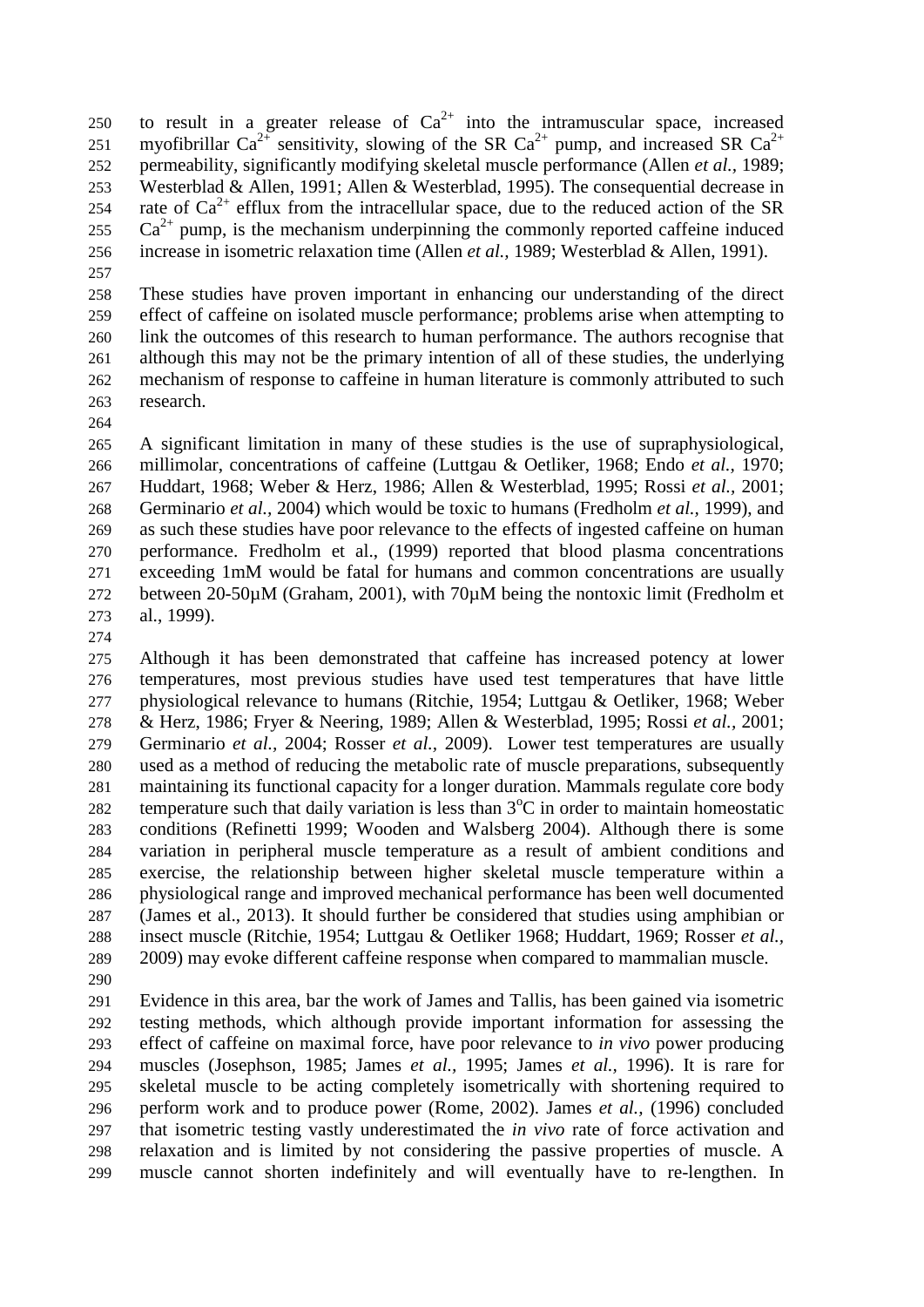addition, locomotion is primarily determined by the ability of certain muscles to produce power (force x velocity), which cannot be estimated via isometric testing (James *et al.,* 1995; 1996).

 Recent work by Tallis and James (James *et al.,* 2004; 2005; Tallis *et al.,* 2012; 2013b; 2014a) has addressed these limitations and provides a more accurate assessment of the direct ergogenic effect of caffeine on skeletal muscle that can be more closely related to human performance. In this body of work, caffeine induced changes in muscle power output were quantified using the work loop method as a more realistic estimation of *in vivo* muscle function during power production (Josephson, 1985, James *et al.,* 1995; 1996). As for *in vivo* power producing muscles, the work loop technique considers muscle force production over dynamic contractions accounting for the interaction of force production during shortening, resistance to muscle re- lengthening and changes in activation and relaxation time using length change waveforms and stimulation parameters that more closely replicate those used *in vivo* (Josephson, 1985; James *et al.,* 1995; 1996). More significantly, these studies examine the skeletal muscle response to 70 micromolar (µM) caffeine treatment that represents the likely normal *in vivo* human maximum (Graham, 2001) and is markedly lower than millimolar caffeine concentrations used in previous works. In addition, experiments are carried out on whole mammalian locomotory skeletal muscle at physiologically relevant test temperatures.

- 
- 

### *The Effect of µM Concentrations of Caffeine on Skeletal Muscle Contractility*

 James *et al.,* (2004) was the first to examine the direct effect of 70µM caffeine on the mechanical performance of skeletal muscle, reporting no effect on force, work, or power output in fatigued EDL or soleus muscles. In contrast 10mM caffeine treatment evoked greater recovery of fatigued EDL, but a reduction in power output in fatigued soleus, and as such it was considered that caffeine, including when used in human performance, may not significantly affect the contractile performance of fatigued skeletal muscle. The aetiology of skeletal muscle fatigue is complex and a number of interacting mechanisms including a reduction in: SR  $Ca^{2+}$  release; sensitivity of the contractile proteins to  $Ca^{2+}$ ; and SR  $Ca^{2+}$  pump function (Allen et al., 2008). The results presented by James *et al*., (2004) infer that the potential effect of a physiologically relevant caffeine concentration to elicit modulation of calcium handling is not great enough to offset the changes brought about by fatiguing contractions.

 Additional work by James *et al.,* (2005) was the first study to demonstrate a direct ergogenic effect of 70µM caffeine, reporting a small, but significant, 2-3% increase in the power output of non-fatigued mouse EDL muscle. This effect on EDL was later confirmed by Tallis *et al.,* (2012), who also demonstrated a larger, 6%, increase in mouse soleus power output, uniquely highlighting a fiber type specific effect at physiological doses. Although not directly measured, this increase in power output was attributed to a caffeine induced increase in  $Ca^{2+}$  release resulting in an increased ability of the muscle to produce work when electrically stimulated during shortening and a greater production of net work, as indicated via analysis of the work loop shape (Fig 2). The area encompassed by the work loop represents the net work done (see Fig 2) and this is calculated by subtracting the negative work (energy input required to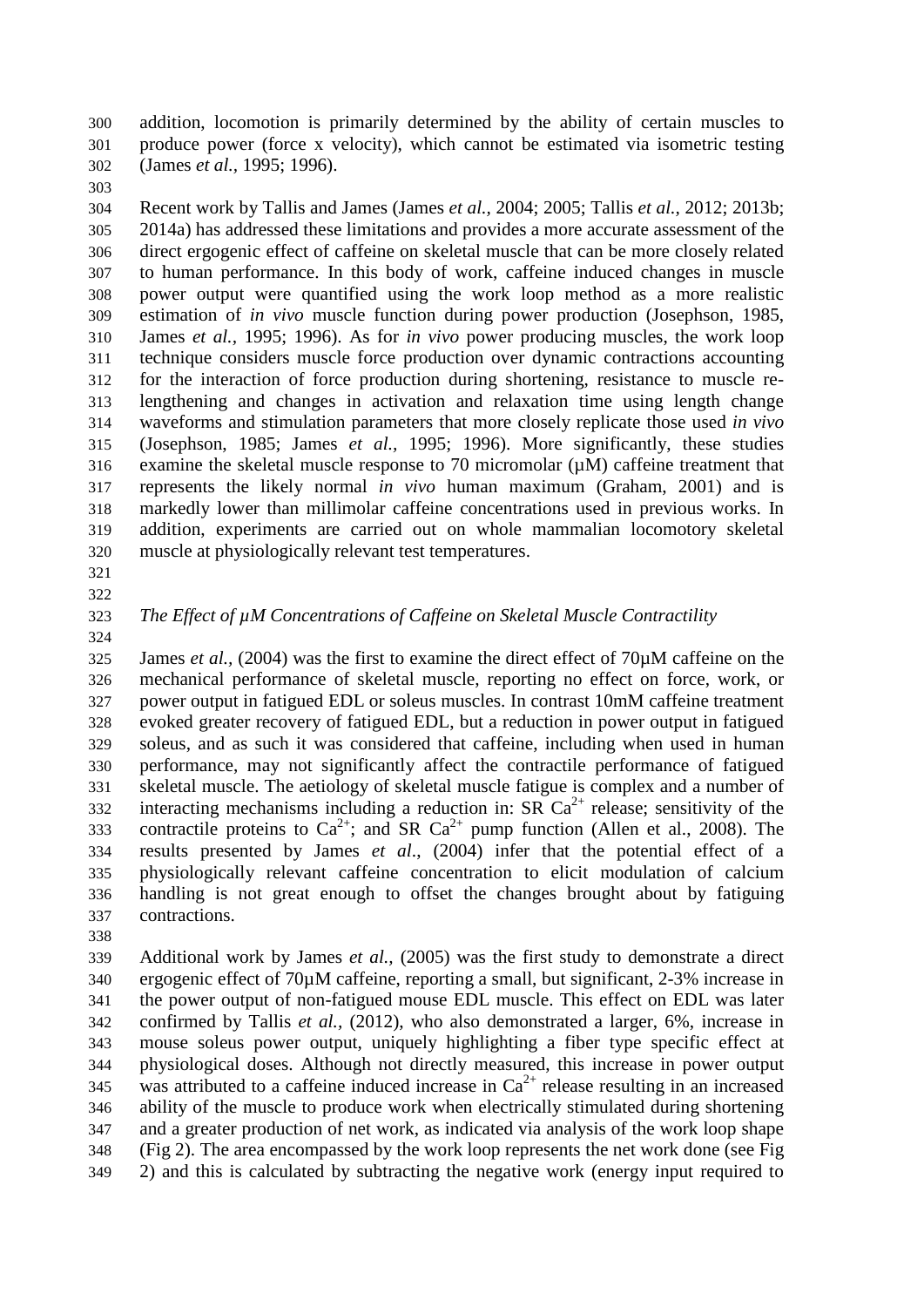lengthen the muscle) from the positive (work output during shortening). Figure 2 demonstrates that when treated with caffeine the muscles produced greater force during shortening, than the control, leading to an increase in net work and power output. The demonstrated response outlined by Tallis *et al.,* (2012) may infer an amplified ergogenic effect of caffeine during prolonged submaximal activities that have a greater reliance on more oxidative fiber types.

*[Insert Figure 2 here]*

 Tallis *et al.,* (2012) further demonstrated that the ergogenic benefit of caffeine was of similar magnitude at both maximal and submaximal activation intensities. This is particularly interesting as evidence using millimolar concentrations of caffeine suggests that the caffeine induced potentiation of twitch force is greater than that in tetani (Wondmikun *et al.,* 2006). Theoretically, during submaximal stimulation there is a larger pool of  $Ca^{2+}$  in the SR which could allow a greater release in the presence of caffeine resulting in greater force production. In light of these results it is considered that the mechanism by which caffeine acts directly at the muscle may be 367 more complex than first thought and that the caffeine-induced release of  $Ca^{2+}$  is in some way limited. This warrants further investigation, using physiological doses, of the direct mechanism of the action of caffeine.

 The findings by Tallis *et al.,* (2012) are the first to demonstrate no caffeine related dose-response relationship when physiologically relevant concentrations are used directly on the muscle, similar to previous findings in a large proportion of the *in vivo* human performance literature (Pasman *et al.,* 1995; Graham & Spriet, 1995; Bruce *et al.,* 2000; O'Connor *et al.,* 2004). In fact the findings of Tallis *et al.,* (2012) demonstrate an 'all or none' relationship, whereby treatment will either cause the potentiation of force or there is a lack of response. Consequently, it is considered that much higher concentrations of caffeine are needed to promote a dose response effect as reported by Fryer and Neering (1989), and as such there is little human relevance of such work. Interestingly, the results of Tallis *et al.,* (2012) indicate that the direct ergogenic benefit of caffeine can be achieved using only 50µM, making it increasing likely that direct caffeine induced improvements in the mechanical performance of skeletal muscle contribute to the ergogenic benefit demonstrated *in vivo*.

 An inter-individual variation in the magnitude of response and a division of responders and non-responders has been reported in the human literature (Skinner *et al.,* 2009; Astorino, 2011). Recent *in vitro* studies have also demonstrated contrasting responses to caffeine between muscles isolated from different individuals (James *et al*., 2005; Tallis *et al.,* 2012). This is particularly interesting as previously this varied response has been attributed habituation to the caffeine response due to regular exposure. As the rodents used in this study do not consume a high caffeine diet, this confirms further mechanisms are responsible for this effect.

 James *et al.,* (2005) and Tallis *et al.,* (2013b) were also the first to measure the effect of physiologically relevant caffeine treatment on the ability of the muscle to sustain power output. 70µM caffeine had no effect on maximally fatigued EDL (James *et al.,* 2005), but time to fatigue was significantly increased in maximally fatigued (by 17.6 %) and prolonged in submaximally fatigued (by 19.2%) soleus muscle (Tallis *et al.,* 2013b). Indirectly these results confirm the action of physiologically relevant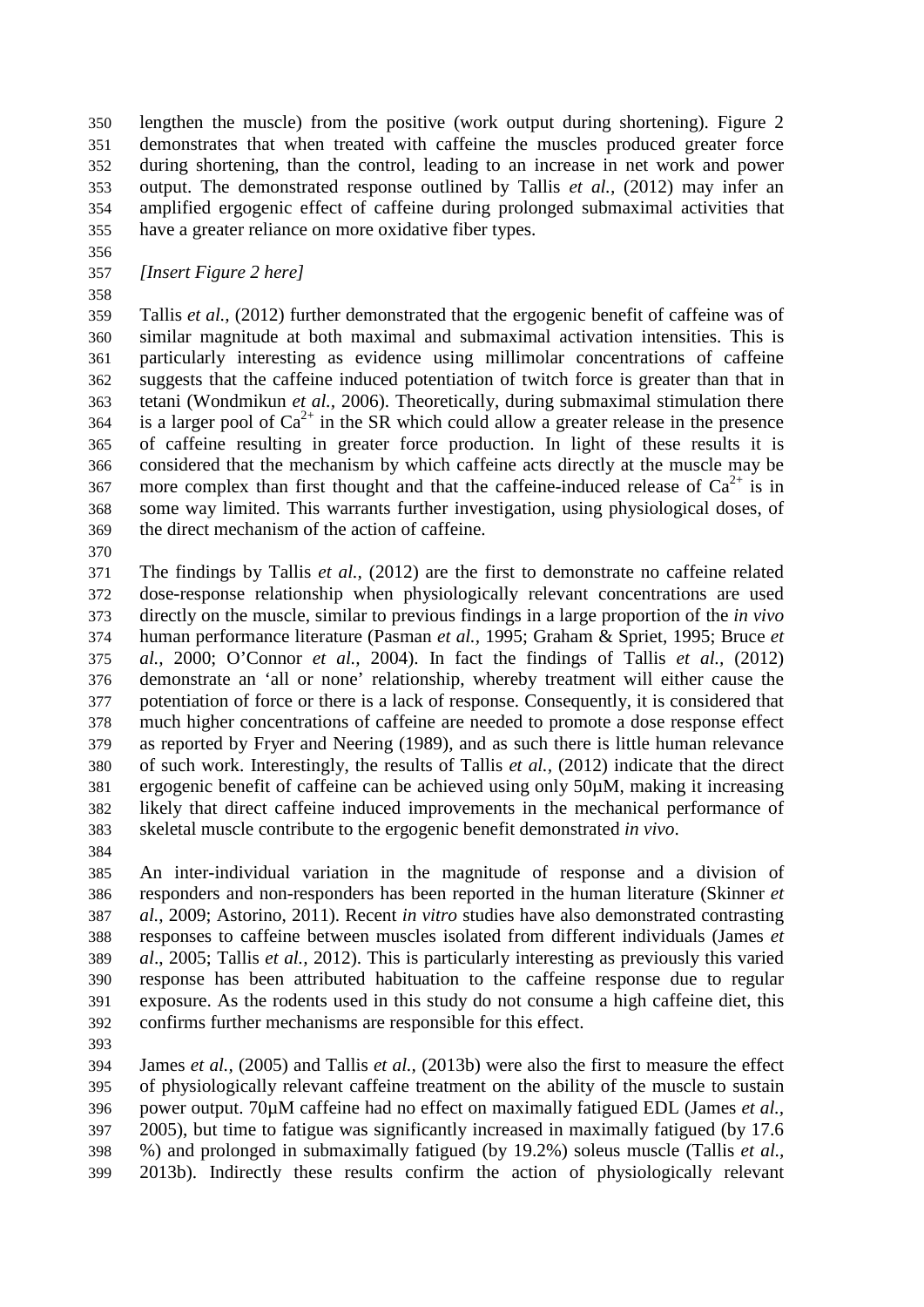concentrations of caffeine as a modulator of excitation contraction coupling which can be seen by examining the work loop shapes generated in these studies (Fig 3). Here work loops shapes 0.4s, 2.4s, 4.8s, and 7.2s from the start of the fatiguing protocol are plotted for control and caffeine treated conditions and a further comparison between maximal and submaximal stimulation is made. In all examples the area of the work loop becomes smaller over time as the ability of the muscle to produce work is reduced. Interestingly, in the maximally stimulated protocol, the caffeine treated muscle produced greater force during the re-lengthening phase post active shortening when compared to controls (as indicated in Fig 3a&b), which will greatly influence the net work achieved. The net work produced is the sum of the work generated during shortening minus the work required to lengthen the muscle. If the muscle is active to a greater degree while it is being elongated, the energy required to stretch the muscle is increased, thus reducing the net work. The outlined decrease in time to fatigue was attributed to a caffeine induced increase in basal intramuscular 414 Ca<sup>2+</sup> concentration and reduced activity of the SR Ca<sup>2+</sup> pump (Allen *et al.*, 1989; Westerblad & Allen, 1991; Allen & Westerblad, 1995) causing a more exaggerated slowing of relaxation throughout the fatiguing protocol. In support of this it was further reported that the ability of the caffeine treated muscles to recover was significantly reduced indicating damage from the fatigue run, attributed to a caffeine evoked increase in high intensity eccentric activity.

*[Insert Figure 3 here]*

 It is important that the effects of caffeine on acute power and on the fatigue response, as reported by James *et al.,* (2005) and Tallis *et al.,* (2012), are not viewed in isolation. In these studies the muscle is treated with caffeine and then the decline in peak muscle power output as a percentage of this maximal (100%) is plotted over time, thus masking any acute effect of the treatment. More simply, if EDL muscle is able to produce 3% more power but fatigues at the same rate as controls (James *et al.,* 2005), a positive caffeine induced fatigue response is realised. A review of this work has presented a number of novel findings which may highlight the significance of the skeletal muscle response in caffeine induced improvements during human sports performance.

#### *Applications to Human Performance*

 The evidence presented infers that physiological concentrations of caffeine can directly affect skeletal muscle to cause a significant enhancement in mechanical performance increasing the ability of the muscle to produce force, work and power. Although the 3% and 6 % improvements in power output for fast and slow twitch muscle respectively (Tallis *et al.,* 2012) may seem small, these gains could prove meaningful in competitive performance, that at elite level is decided by narrow margins, or as an effective training aid promoting an amplified training stimulus. The demonstrated fiber type specific effect (Fryer & Neering, 1989; Germinario *et al.,* 2004; Tallis *et al.,* 2012) indicates an amplified ergogenic benefit during prolonged submaximal activities that have a greater reliance on oxidative fibers, providing further evidence supporting the increased potency of caffeine in endurance based activities.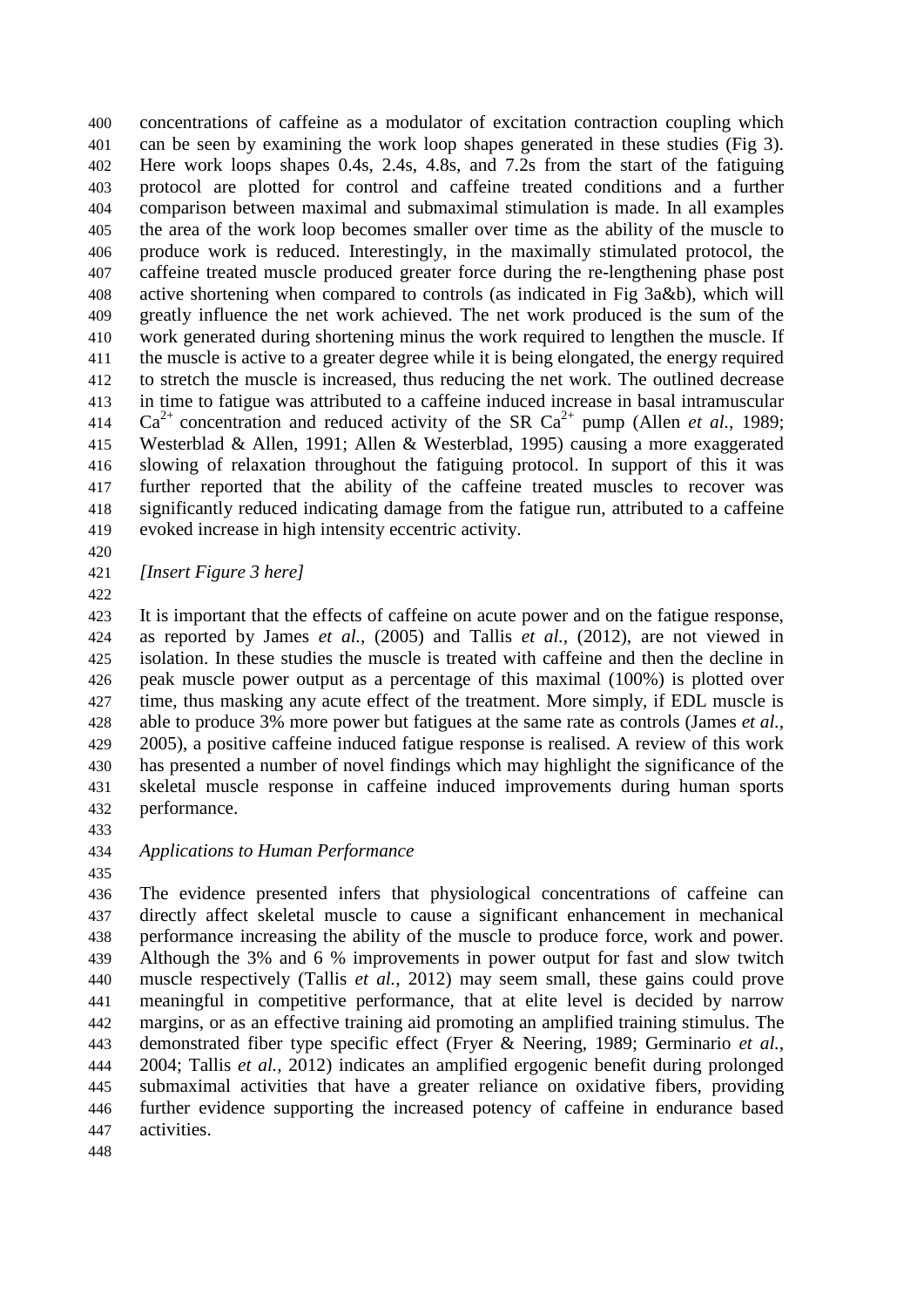Interpretation of the possible benefit of caffeine during fatiguing exercise is complex, but if muscle is able to produce a greater maximal power *in vivo*, the desired muscle power output may be achieved with a smaller number of recruited fibres, thus delaying the recruitment of further fibres and potentially the fatigue response. Alternatively, during human performance it may be possible to produce a greater maximal power output, but a similar fatigue response following caffeine treatment (James *et al.,* 2005), enabling a faster performance time.

 The work loop method is a valuable tool for assessing the mechanical performance of skeletal muscle, however it should be noted that the length change wave forms and stimulation patterns used *in vitro* are simplified approximations of what may occur *in vivo*. *In vivo* the patterns of fiber stimulation and length change waveforms are likely to be manipulated throughout movement in order to maximise muscle economy and prevent the onset of fatigue (Wakeling, 2005). This may be particularly true when it comes to fatiguing stimulation, as it is likely that activation and length change patterns will be modified to prevent the muscle damage seen in some of the *in vitro* caffeine treated muscle (Tallis *et al.,* 2013b). With consideration of these limitations, it may be that the magnitude of the direct effect of caffeine on isolated skeletal muscle during fatiguing activities is greater than that portrayed in this review.

 Although the current review presents substantial evidence demonstrating the ability of caffeine to cause significant improvements in muscle contractility, this may be one of only a number of mechanisms that works synergistically to promote the performance enhancing effect seen in humans. Most noteworthy is the action of caffeine as a central adenosine receptor antagonist, particularly on A1 and A2a receptors, promoting an elevated release of neurotransmitters due to withdrawal of the adenosine effect (Garrett & Griffiths, 1997; Fredholm, 1999; Ribeiro & Sebastião, 2010). A primary central mechanism of caffeine is to prevent the adenosine induced suppression of dopamine release (Okada *et al.,* 1997; Davis *et al.,* 2003), contributing to the commonly reported increase alertness and arousal (Nehlig, 2010). Evidence further suggests that caffeine may modify CNS function by inhibiting 480 phosphodiesterase activity resulting in elevated cAMP, blocking GABA<sub>A</sub> receptors and mobilising intracellular calcium, although it is considered that the dose required to promote such effects is greater than that necessary to block adenosine receptors (Garrett & Griffiths, 1997; Davis *et al.,* 2003). Due to the interaction of these mechanisms it is likely that the effect of caffeine in whole body human performance may is greater than that portrayed in this review alone.

 Furthermore the interaction of caffeine with adenosine receptors has been shown to stimulate lipolysis (Garrett & Griffiths, 1997), however the literature is rife with evidence demonstrating performance enhancing effects of caffeine in the absence of increased plasma FFA's, changes in RER, and the popularised glycogen sparing mechanism (see review by Graham, 2001). Moreover this mechanism would not contribute to the performance enhancing effect of caffeine demonstrated in short term anaerobic events.

 The freely available and socially acceptable nature of caffeine consumption within society, and the issues with accurately measuring consumption form the primary rationale for its removal for the World Anti-Doping Agency (WADA) prohibited list. With the demonstrated magnitude of its effects, and the seemingly unpredictable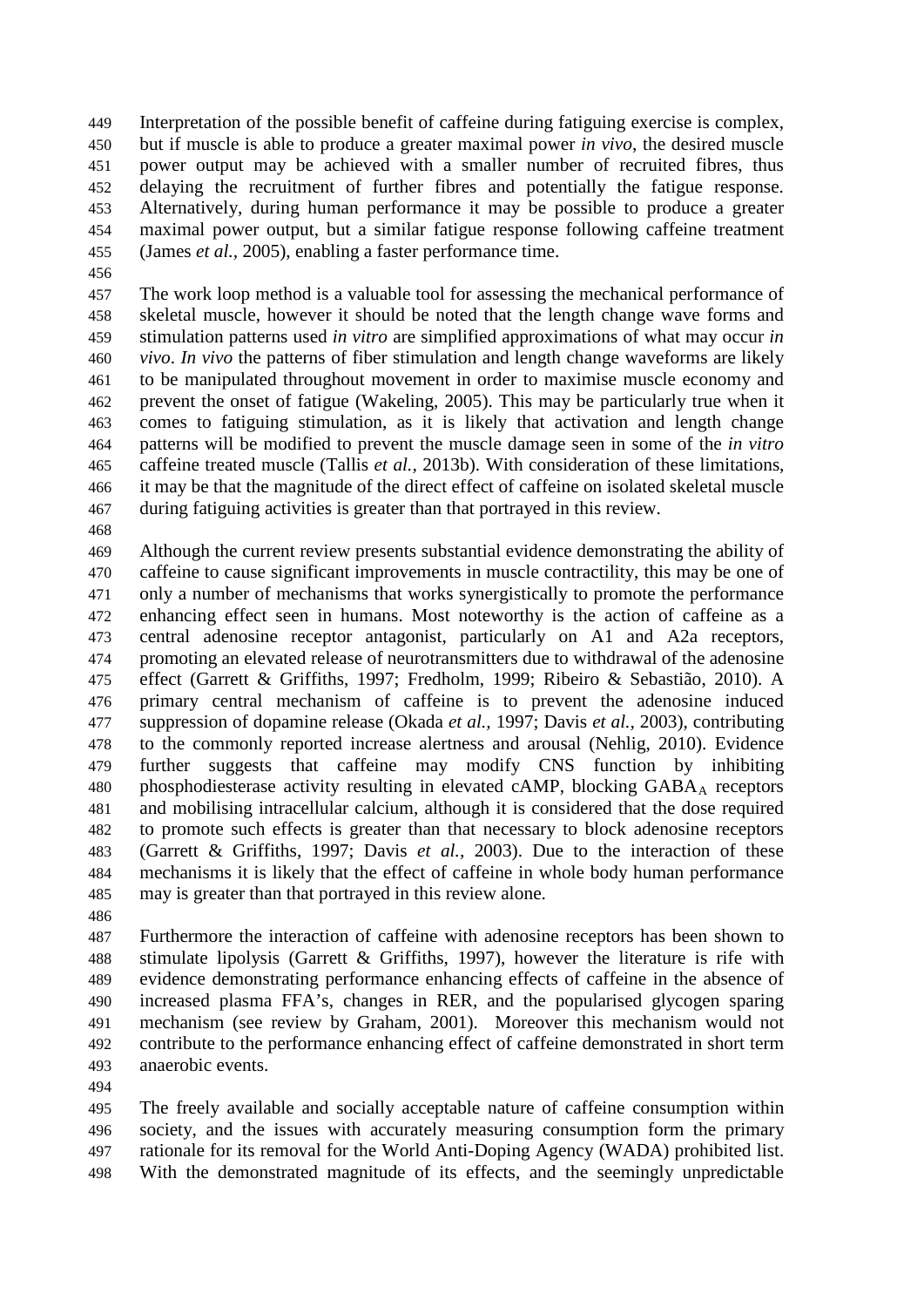division of responders and non-responders to the drug, it is conceivable that individuals could elicit a significant legal enhancement in performance that may not be comparable in all competitors.

 The majority of research evaluating the ergogenic effects of caffeine has been conducted on subjects within the range of physiological maturity. With the associated age related changes in muscle fiber type composition and reduced efficiency of the excitation-contraction coupling process (Deschenes, 2004; Tallis *et al.,* 2014b), it is conceivable that the ergogenic benefit of caffeine may differ in children and older populations. Work by our research group has indicated that direct 70µM caffeine still adequately produces significant increases in muscle power across a wide age range of mice, however the effectiveness of the treatment is reduced with increasing age (Tallis, 2013a). Although a comparably under researched area, support for the ergogenic effect of caffeine in older adults has been demonstrated in human performance literature (Norager *et al.,* 2005; Duncan *et al.,* 2014).

- *Conclusion*
- 

 This review considers the contribution of evidence from isolated muscle studies to our understating of the direct effects of caffeine on muscle during human performance. The body of *in vitro* evidence presented suggests that caffeine can directly potentiate skeletal muscle force, work and power which may well contribute to the overall performance enhancing effects seen in humans. The established fibre type specific effect adds clarity to the demonstrated increased potency of caffeine when used to promote enhancements in endurance activities. Interestingly, the evidence from *in vitro* studies demonstrates a division between responders and non-responders to caffeine treatment that cannot be attributed to habituation or inter-individual differences in digestion and distribution. Importantly it is considered that future *in vitro* experimental design and interpretation is improved to more accurately replicate physiological conditions in humans, if it is the intention of such studies to relate their results to potential changes in human performance.

- 
- 
- 

 

- 
- 
- 
- 
- 
- 
- 

- 
- 
- 
-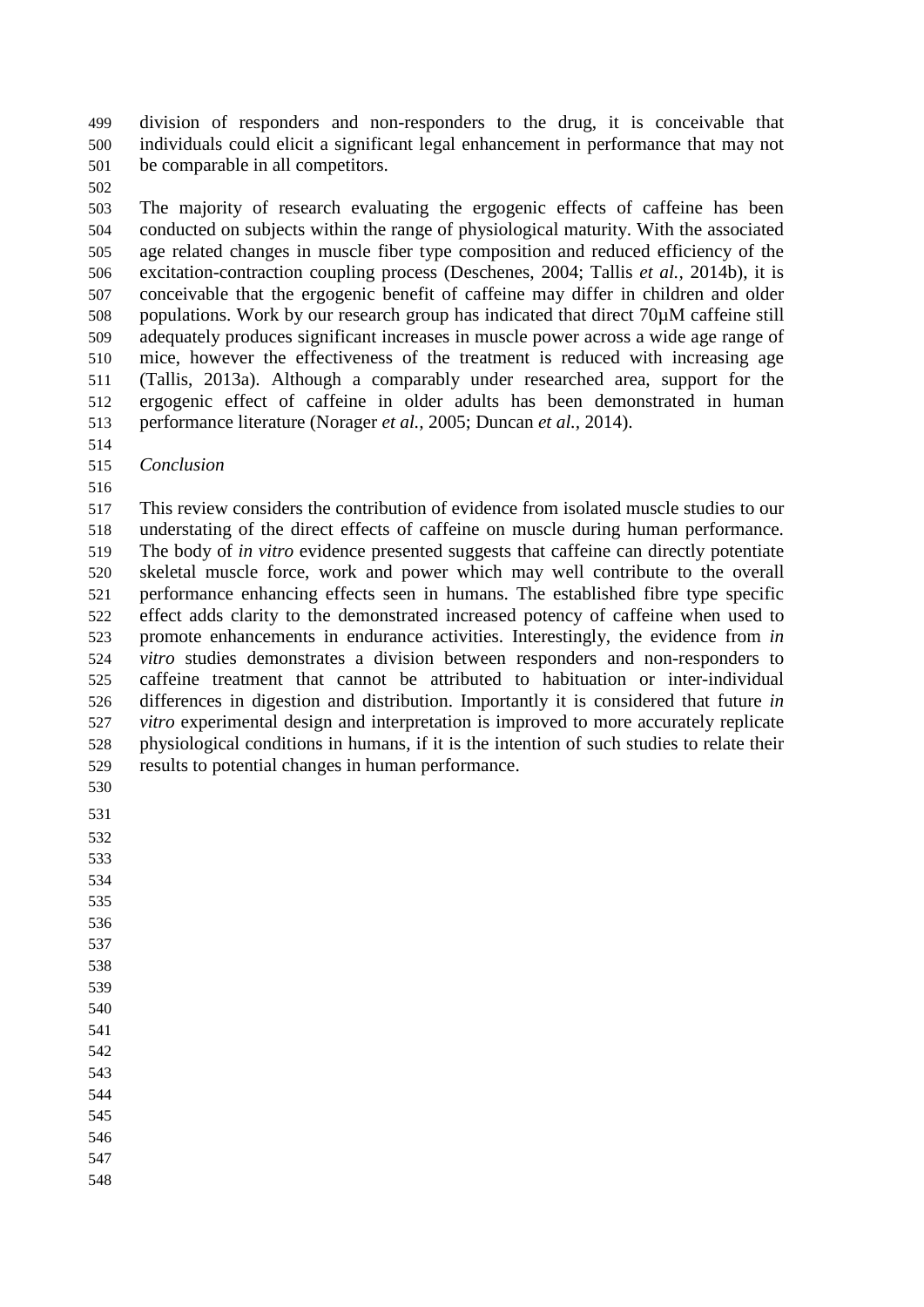| 549 | <b>References</b>                                                                       |
|-----|-----------------------------------------------------------------------------------------|
| 550 |                                                                                         |
| 551 | Allen D G, Lamb G D, Westerblad H (2008). Skeletal muscle fatigue: Cellular             |
| 552 | mechanisms. Physiol Rev 88: 287-332.                                                    |
| 553 |                                                                                         |
| 554 | Allen D G, Lee JA, Westerblad H (1989). Intracellular calcium and tension during        |
| 555 | fatigue in isolated muscle fibers from Xenopus laevis. J Physiol 415: 433-458.          |
| 556 |                                                                                         |
| 557 | Allen D G, Westerblad H (1995). The effects of caffeine on intracellular calcium, force |
| 558 | and the rate of relaxation of mouse skeletal muscle. J Physiol 487: 331-342.            |
| 559 |                                                                                         |
|     | Astorino TA, Martin BJ, Schachtsiek L, Wong K, Ng K (2011). Minimal effect of acute     |
| 560 |                                                                                         |
| 561 | caffeine ingestion on intense resistance training performance. J Strength Cond          |
| 562 | Res 25: 1752-1758.                                                                      |
| 563 |                                                                                         |
| 564 | Astorino T A, Roberson D W (2010). Efficacy of acute caffeine ingestion for short-      |
| 565 | term high-intensity exercise performance: a systematic review. J Strength Cond          |
| 566 | Res 24: 257-265.                                                                        |
| 567 |                                                                                         |
| 568 | Astorino T A, Rohmann R L, Firth, K (2008). 'Effect of caffeine ingestion on one        |
| 569 | repetition maximum muscular strength. Eur J Appl Physiol 102: 127-132.                  |
| 570 |                                                                                         |
| 571 | Bell D G, Mclellan T M (2002). Exercise endurance 1, 3, and 6 hours after caffeine      |
| 572 | ingestion in caffeine users and non-users. J Appl Physiol 93: 1227-1234.                |
| 573 |                                                                                         |
| 574 | Bhat M B, Zhao J, Zang W, Balke C W, Takeshima H, Wier W G, et al. (1997).              |
| 575 | Caffeine-induced release of intracellular Ca2+ from Chinese hamster ovary cells         |
| 576 | expressing skeletal muscle ryanodine receptor. Effects on full-length and               |
| 577 | carboxyl-terminal portion of Ca2+ release channels. J Gen Physiol 110: 749-             |
| 578 | 762.                                                                                    |
| 579 |                                                                                         |
| 580 | Bridge C A, Jones M A (2006). The effect of caffeine ingestion on $8 \text{ km run}$    |
| 581 | performance in a field setting. J Sports Sci 24: 433-439.                               |
| 582 |                                                                                         |
| 583 | Bruce C R, Anderson M E, Fraser, S F, Stepto N K, Klein R, Hopkins W G, et al.          |
| 584 | (2000). Enhancement of 2000-m rowing performance after caffeine ingestion.              |
| 585 | Med Sci Sport Exerc 32: 1958-1963.                                                      |
| 586 |                                                                                         |
| 587 | Burke L M (2008). Caffeine and Sports Performance. Appl Physiol Nutr Metab33:           |
| 588 | 1319-1334.                                                                              |
| 589 |                                                                                         |
| 590 | Carr A, Dawson B, Schneiker K, Goodman C, Lay B (2008). Effect of caffeine              |
| 591 | supplementation on repeated sprint running performance. J Sports Med Phys               |
| 592 | Fitness 48: 472-479.                                                                    |
|     |                                                                                         |
| 593 |                                                                                         |
| 594 | Cohen B S, Nelson A G, Prevost M C, Thompson G D, Marx B D, Moris G S (1996).           |
| 595 | Effects of caffeine ingestion on endurance racing in heat and humidity. Eur J           |
| 596 | Appl Physiol 73: 358-363.                                                               |
| 597 |                                                                                         |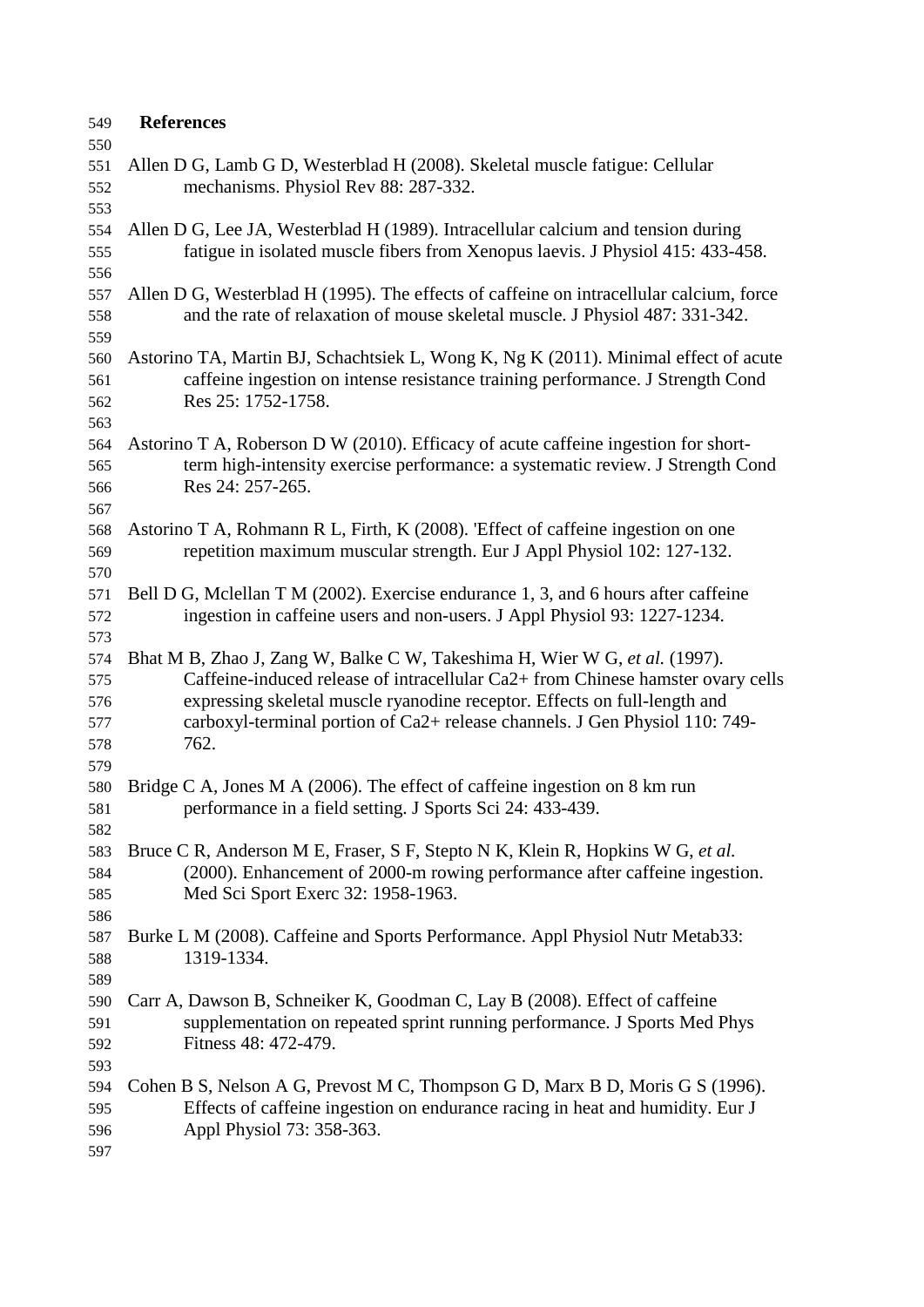| 598<br>599<br>600 | Collomp K, Ahmaidi S, Chatard J C, Audran M, Prefaut C (1992). Benefits of caffeine<br>ingestion on sprint performance in trained and untrained swimmers. Eur J Appl<br>Physiol 64: 377-380. |
|-------------------|----------------------------------------------------------------------------------------------------------------------------------------------------------------------------------------------|
| 601               |                                                                                                                                                                                              |
| 602               | Conway K J, Orr R, Stannard S R (2003). Effect of a divided caffeine dose on                                                                                                                 |
| 603               | endurance cycling performance, postexercise urinary caffeine concentration and                                                                                                               |
| 604               | plasma paraxanthine. J Appl Physiol 94: 1557-1562.                                                                                                                                           |
| 605               |                                                                                                                                                                                              |
| 606               | Davis J K, Green J M (2009). Caffeine and anaerobic performance: Ergogenic value                                                                                                             |
| 607               | and mechanisms of action. J Sports Med 39: 813-832.                                                                                                                                          |
| 608               |                                                                                                                                                                                              |
| 609               | Davis J M, Zhao Z, Stock H S, Mehl K A, Buggy J, Hand G A (2003). Central nervous                                                                                                            |
| 610               | system effects of caffeine and adenosine on fatigue. Am J Physiol Regul Integr                                                                                                               |
| 611               | Comp Physiol 287: 399-404.                                                                                                                                                                   |
| 612               |                                                                                                                                                                                              |
| 613               | Damiani E, Larsson L, Margreth A (1996). Age-related abnormalities in regulation of                                                                                                          |
| 614               | the ryanodine receptor in rat fast-twitch muscle. Cell Calcium 19: 15-27.                                                                                                                    |
| 615               |                                                                                                                                                                                              |
| 616               | Deschenes M (2004). Effects of aging on muscle fiber type and size. J Sports Med 34:                                                                                                         |
| 617               | 809-824.                                                                                                                                                                                     |
| 618               |                                                                                                                                                                                              |
| 619               | Duncan, M.J, Clarke, N., Tallis, J., Leddington Wright, S. (2014) The Effect of acute                                                                                                        |
| 620               | caffeine ingestion on functional performance in older adults. J Nutr Health                                                                                                                  |
| 621               | Aging [in press]                                                                                                                                                                             |
| 622               |                                                                                                                                                                                              |
| 623               | Endo M, Tanaka M, Ogawa Y (1970). Calcium induced release of calcium from the                                                                                                                |
| 624               | sarcoplasmic reticulum of skinned skeletal muscle fibers. Nature 228: 34-36.                                                                                                                 |
| 625               |                                                                                                                                                                                              |
| 626               | Fredholm B B, Battif K, Holmen J, Nehlig A N, Zvartau E E (1999). Actions of                                                                                                                 |
| 627               | caffeine in the brain with special reference to factors that contribute to its                                                                                                               |
| 628               | widespread use. Pharmacol Rev 51: 83-133.                                                                                                                                                    |
| 629               |                                                                                                                                                                                              |
| 630               | Fryer M W, Neering I R (1989). Actions of caffeine on fast- and slow-twitch muscle of                                                                                                        |
| 631               | the rat. J Physiol 416: 435-454.                                                                                                                                                             |
| 632               |                                                                                                                                                                                              |
| 633               | Garett B E, Griffiths R R (1997). The role of dopamine in the behavioural effects of                                                                                                         |
| 634               | caffeine in animals and humans. Pharmocol Biochem Be 57: 533-541.                                                                                                                            |
| 635               |                                                                                                                                                                                              |
| 636               | Germinario E, Esposito A, Megighian A, Midrio M, Betto R, Danieli-Betto D. (2004).                                                                                                           |
| 637               | Effects of modulators of sarcoplasmic $Ca^{2+}$ release on the development of                                                                                                                |
| 638               | skeletal muscle fatigue. J Appl Physiol 96: 645-649.                                                                                                                                         |
| 639               |                                                                                                                                                                                              |
| 640               | Glaister M, Howatson G, Abraham C S, Lockey R A, Goodwin J E, Foley P, et al.                                                                                                                |
| 641               | (2008). Caffeine supplementation and multiple sprint running performance.                                                                                                                    |
| 642               | Med Sci Sport Exer 40: 1835-1840.                                                                                                                                                            |
| 643               |                                                                                                                                                                                              |
| 644               | Goffart M, Ritchie J M (1951). The effect of adrenaline on the contraction of                                                                                                                |
| 645               | mammalian skeletal muscle. J Physiol. 116 : 357-371.                                                                                                                                         |
|                   |                                                                                                                                                                                              |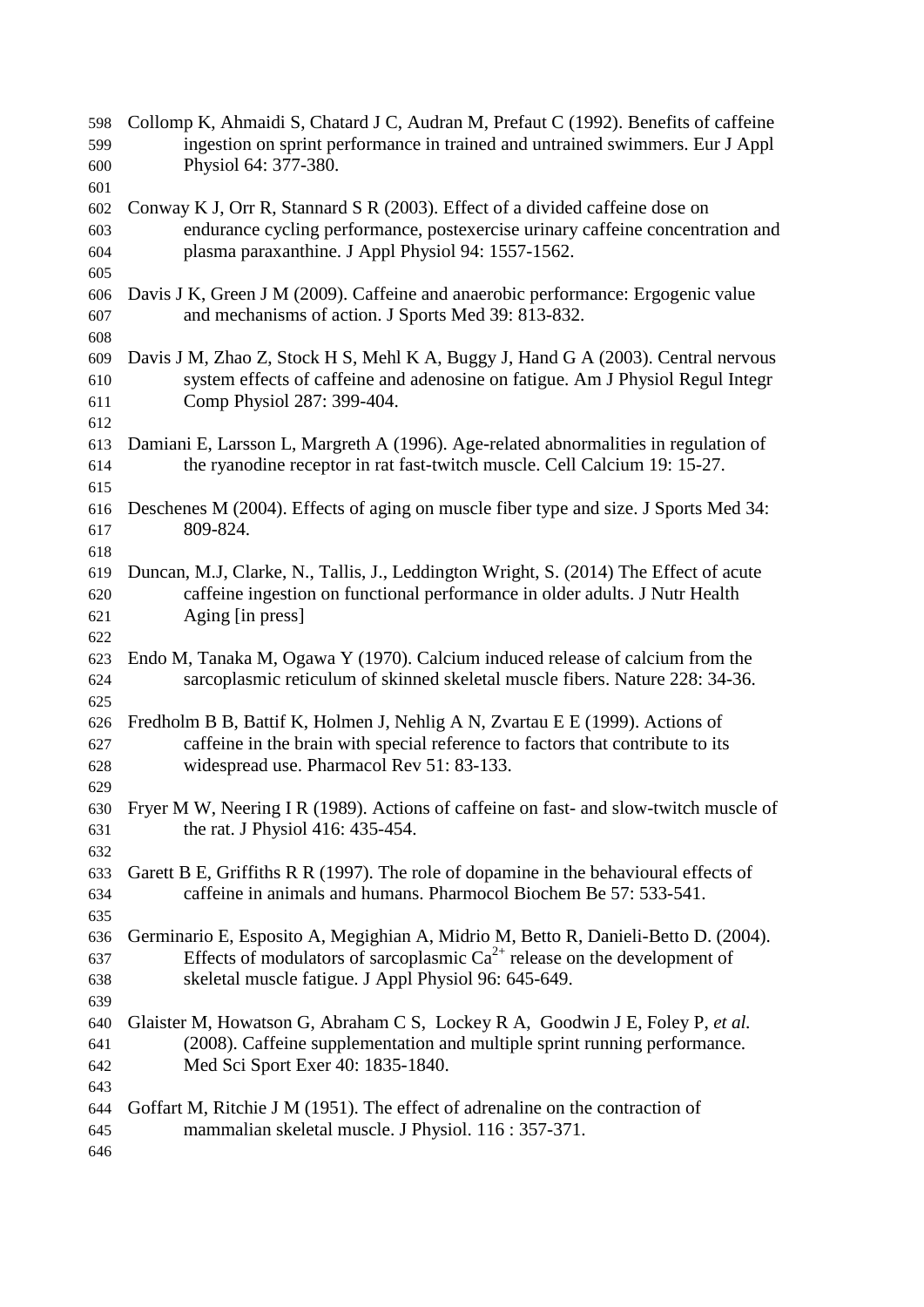| 647 | Goldstein E R, Ziegenfuss T, Kalman D, Kreider R, Campbell B, Wilborn C, et al.      |
|-----|--------------------------------------------------------------------------------------|
| 648 | (2010). International society of sports nutrition position stand; caffeine and       |
| 649 | performance. J Inter Soc Sports Nutr 7: 1-15.                                        |
| 650 |                                                                                      |
| 651 | Graham T E (2001). Caffeine and exercise. Metabolism, endurance and performance. J   |
| 652 | Sports Med 31: 785-807.                                                              |
| 653 |                                                                                      |
| 654 | Graham T E, Hibbert E, Sathasivam P (1998). Metabolic and exercise endurance effects |
| 655 | of coffee and caffeine ingestion. J Appl Physiol 85: 883-889.                        |
| 656 |                                                                                      |
| 657 | Graham T E, Spriet L L (1991). Performance and metabolic responses to a high         |
| 658 | caffeine dose during prolonged exercise. J Appl Physiol 71: 2292-2298.               |
|     |                                                                                      |
| 659 |                                                                                      |
| 660 | Graham T E, Spriet L L (1995). Metabolic, catecholamine, and exercise performance    |
| 661 | responses to various doses of caffeine. J Appl Physiol 78: 867-874.                  |
| 662 |                                                                                      |
| 663 | Huddart H (1968). 'Caffeine-induced activation in stick insect skeletal muscle' Comp |
| 664 | Biochem Physiol 28: 1185-1192.                                                       |
| 665 |                                                                                      |
| 666 | Jackman M P, Wendling P, Friars D, Graham T E (1996). Metabolic, Catecholamine,      |
| 667 | and endurance response to caffeine during intense exercise. J Appl Physiol 81:       |
| 668 | 1658-1663.                                                                           |
| 669 |                                                                                      |
| 670 | James J E (1994). Does caffeine enhance or merely restore degraded psychomotor       |
| 671 | performance? Neuropsychobiology 30: 124-125.                                         |
| 672 |                                                                                      |
| 673 | James R J (2013). A review of the thermal sensitivity of the mechanics of vertebrate |
| 674 | skeletal muscle. J Comp Physiol B                                                    |
| 675 |                                                                                      |
| 676 | James R S, Altringham J D, Goldspink D F (1995). The mechanical properties of fast   |
| 677 | and slow skeletal muscles of the mouse in relation to their locomotory function.     |
| 678 | J Exp Biol 198: 491-502.                                                             |
| 679 |                                                                                      |
| 680 | James R S, Kohlsdorf T, Cox V M, Navas C A (2005). 70µM caffeine treatments          |
| 681 | enhances in vitro force and power output during cyclic activities in mouse           |
| 682 | extensor digitorum longus muscle. Eur J Appl Physiol 95: 74-82.                      |
| 683 |                                                                                      |
| 684 | James R S, Wilson R S, Askew G N (2004). Effects of caffeine on mouse skeletal       |
| 685 | muscle power output during recovery from fatigue. J Appl Physiol 96: 545-552.        |
|     |                                                                                      |
| 686 |                                                                                      |
| 687 | James R S, Young I S, Cox V M, Goldspink D F, Altringham J D (1996). Isometric and   |
| 688 | isotonic muscle properties as determinants of work loop power output. Eur J          |
| 689 | Physiol 432; 767-774.                                                                |
| 690 |                                                                                      |
| 691 | Josephson R K (1985). Mechanical power output from striated muscle during cyclical   |
| 692 | contraction. J Exp Biol 114: 493-512.                                                |
| 693 |                                                                                      |
| 694 | Kovacs E M R, Stegen J H C H, Brouns F (1998). Effect of caffeineated drinks on      |
| 695 | substrate metabolism, caffeine excretion and performance. J Appl Physiol 85:         |
| 696 | 709-715.                                                                             |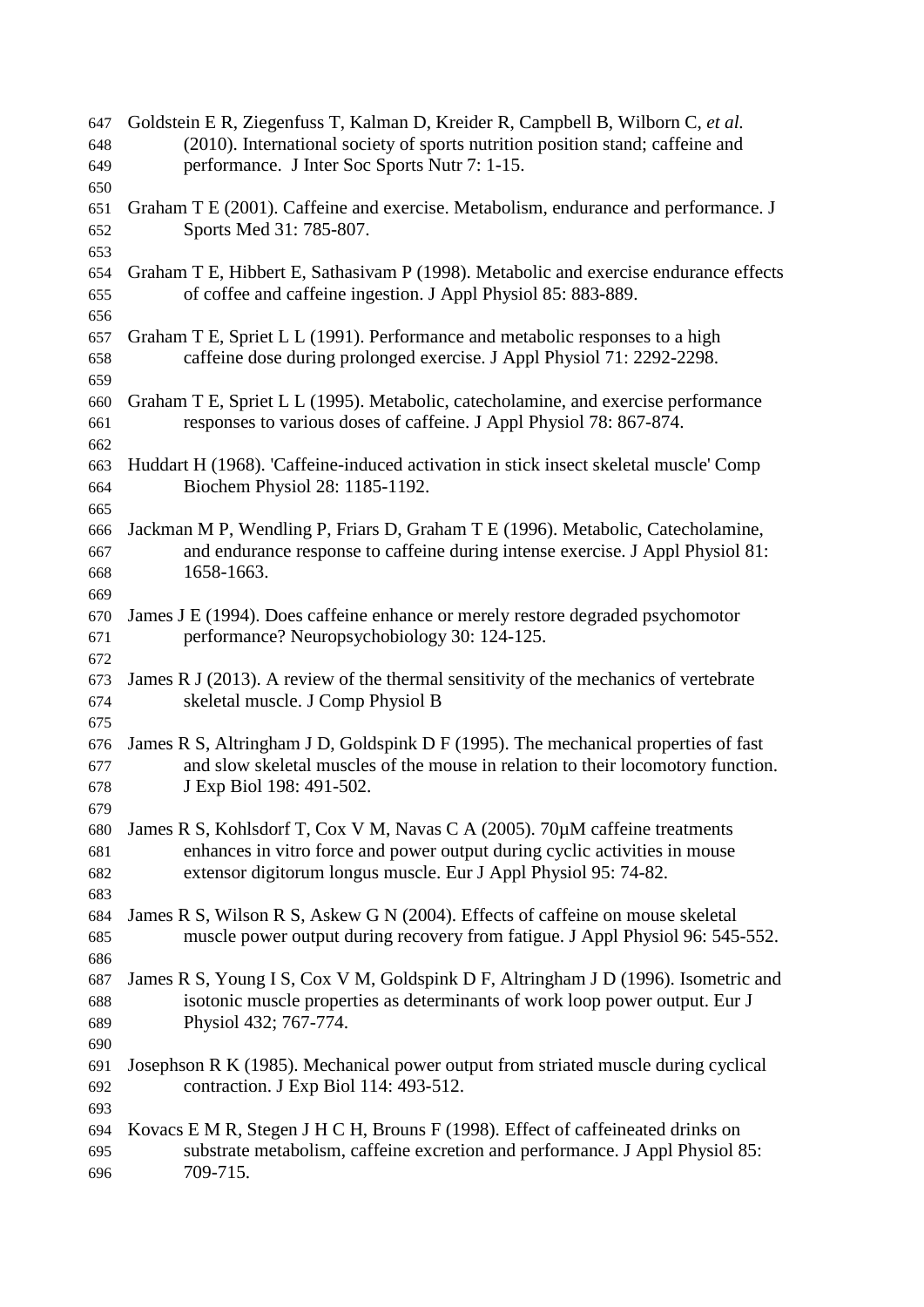| 697        |                                                                                                                                                                    |
|------------|--------------------------------------------------------------------------------------------------------------------------------------------------------------------|
| 698<br>699 | LeBlanc J, Jobin M, Cote J, Samson P, Labrie A (1985). Enhanced metabolic response<br>to caffeine in exercise-trained human subjects. J Appl Physiol. 59: 832-837. |
| 700        |                                                                                                                                                                    |
| 701        | Luttgau H C, Oetliker H (1967). The action of caffeine on the activation of the                                                                                    |
| 702        | contractile mechanism in striated muscle fibers. J Physiol 194: 51-74.                                                                                             |
| 703        |                                                                                                                                                                    |
| 704        | Magkos F, Kavouras S A (2005). Caffeine use in sports, pharmacokinetics in man, and                                                                                |
| 705        | cellular mechanisms of action. Crit Rev in Food Sci Nutr 45 535-562.                                                                                               |
| 706        |                                                                                                                                                                    |
| 707        | Nehlig A (2010). Is caffeine a cognitive enhancer? J Alzheimer Dis 20: 85-94.                                                                                      |
| 708        |                                                                                                                                                                    |
| 709        | Norager C B, Jensen M B, Madsen M R, Laurberg S (2005). Caffeine improves                                                                                          |
| 710        | endurance in 75-yr-old citizens; a randomized, double-blind, placebo-                                                                                              |
| 711        | controlled, crossover study. J Appl Physiol 99: 2302-2306.                                                                                                         |
| 712        |                                                                                                                                                                    |
| 713        | O'Connor P J, Motl R W, Broglio S P C Ely M R (2004). Dose-dependent effect of                                                                                     |
| 714        | caffeine on reducing leg muscle pain during cycling exercise is unrelated to                                                                                       |
| 715        | systolic blood pressure. Pain 109: 291-298.                                                                                                                        |
| 716        |                                                                                                                                                                    |
| 717        | Okada M, Kiryu K, Kawata Y, Mizuno K, Wada K, Tasaki H, Kaneko S (1997).                                                                                           |
| 718        | Determination of the effects of caffeine and carbamazepine on striatal dopamine                                                                                    |
| 719        | release by in vivo microdialysis. Eur J Pharmacol 26: 181-188                                                                                                      |
| 720        |                                                                                                                                                                    |
| 721        | O'Rourke M P, O'Brien B J, Knez, W L, Paton C D (2006). Caffeine has a small effect                                                                                |
|            | on 5-km running performance of well-trained and recreational runners. I Sci                                                                                        |
| 722        |                                                                                                                                                                    |
| 723        | Med Sport 11: 231-233.                                                                                                                                             |
| 724        |                                                                                                                                                                    |
| 725        | Pasman W J, van Baak M A, Jeukendruo A E, de Haan A (1995). The effect of                                                                                          |
| 726        | different dosages of caffeine on endurance performance time Int J Sports Med                                                                                       |
| 727        | 16: 225-230.                                                                                                                                                       |
| 728        |                                                                                                                                                                    |
| 729        | Perkins R, Williams M H (1975). Effect of caffeine upon maximal muscular endurance                                                                                 |
| 730        | of females. Med Sci Sports 7: 221-224.                                                                                                                             |
| 731        |                                                                                                                                                                    |
| 732        | Reffinetti R (1999). Amplitude of the daily rhythm of body temperature in eleven                                                                                   |
| 733        | mammalian species. J Therm Biol 24: 477-481.                                                                                                                       |
| 734        |                                                                                                                                                                    |
| 735        | Ribeiro J A, Sebastião A M (2010). Caffeine and Adenosine. J Alzheimers Dis 20: 3-                                                                                 |
| 736        | 15.                                                                                                                                                                |
| 737        |                                                                                                                                                                    |
| 738        | Ritchie J M (1954). The effect of nitrate on the active state of muscle. J Physiol 126:                                                                            |
| 739        | 155-168.                                                                                                                                                           |
| 740        |                                                                                                                                                                    |
| 741        | Rosser J I, Brandon W, Hogan M C (2009). Effect of physiological levels of caffeine                                                                                |
| 742        | on $Ca^{2+}$ handling and fatigue development in Xenopus isolated singe myofibers.                                                                                 |
| 743        | American J Physiol Regul Integr Comp Physiol 296: 1512-1517.                                                                                                       |
| 744        |                                                                                                                                                                    |
|            |                                                                                                                                                                    |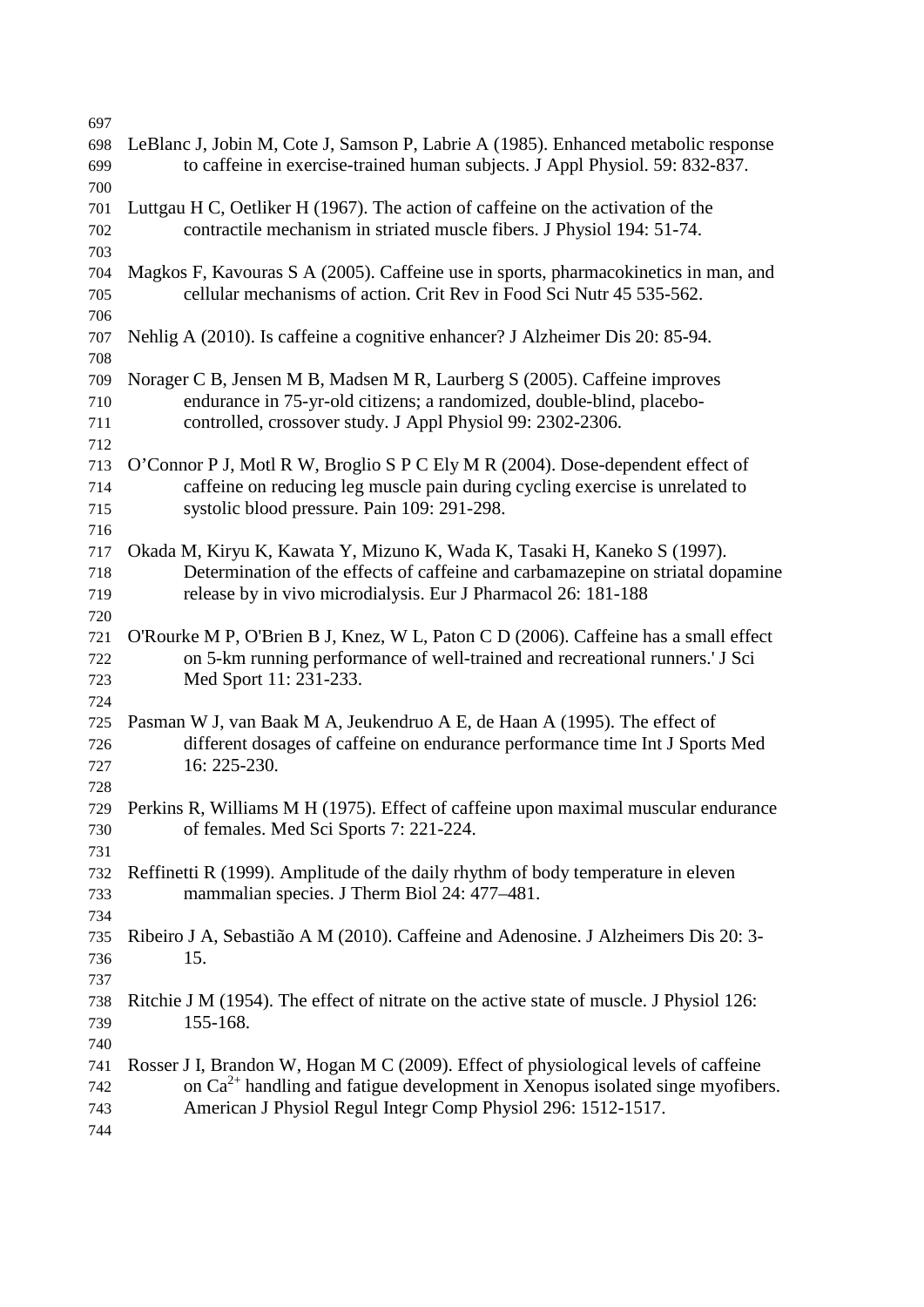| 745<br>746 | Rossi R, Bottinelli R, Sorrentino V, Reggiani C. (2001). Response to caffeine and<br>ryanodine receptor isoforms in mouse skeletal muscles. Am J Cell Physiol 281: |
|------------|--------------------------------------------------------------------------------------------------------------------------------------------------------------------|
| 747        | 585-594.                                                                                                                                                           |
| 748        |                                                                                                                                                                    |
| 749        | Skinner T L, Jenkins D G, Coombes J S, Taaffe S R, Leveritt M D (2009). Dose                                                                                       |
| 750        | response of caffeine on 2000-m rowing performance. Med Sci Sport Exerc 42:                                                                                         |
| 751        | 571-576.                                                                                                                                                           |
| 752        |                                                                                                                                                                    |
| 753        | Smith A (2002). Effects of caffeine on human behaviour. Food Chem Toxicol 40:                                                                                      |
| 754        | 1243-1255                                                                                                                                                          |
| 755        |                                                                                                                                                                    |
| 756        | Sokmen B, Armstrong L E, Kraemer W J, Casa D J, Dias J C, Judelson D A, Maresh C                                                                                   |
| 757        | M (2008). Caffeine use in sports: Considerations for the athlete. J Strength                                                                                       |
| 758        | Cond Res 22: 978-986.                                                                                                                                              |
| 759        |                                                                                                                                                                    |
| 760        | Spriet L L (2014) Exercise performance with low doses of caffeine. Sports Med 44:                                                                                  |
| 761        | 175-184.                                                                                                                                                           |
| 762        |                                                                                                                                                                    |
| 763        | Tallis J (2013a). Effects of physiological caffeine concentration on isolated skeletal                                                                             |
| 764        | muscle force, power and fatigue resistance. PhD thesis. Coventry: Coventry                                                                                         |
|            | University                                                                                                                                                         |
| 765        |                                                                                                                                                                    |
| 766        | Tallis J, James R S, Cox V M, Duncan M J (2012). The effect of physiological                                                                                       |
| 767        | concentrations of caffeine on the power output of maximally and sub maximally                                                                                      |
| 768        | stimulated mouse EDL (fast) and soleus (slow) muscle. J Appl Physiol 112: 64-                                                                                      |
| 769        | 71.                                                                                                                                                                |
| 770<br>771 |                                                                                                                                                                    |
| 772        | Tallis J, James R S, Cox V M, Duncan M J (2013b). The effect of a physiological                                                                                    |
| 773        | concentration of caffeine on the endurance of maximally and submaximally                                                                                           |
| 774        | stimulated mouse soleus muscle. J Physiol Sci 63: 125-132.                                                                                                         |
| 775        |                                                                                                                                                                    |
| 776        | Tallis J, James R S, Cox, V M, Duncan, M (2014a). The effect of physiological                                                                                      |
| 777        | concentrations of taurine alone and taurine and caffeine on acute muscle power                                                                                     |
| 778        | output, fatigue and recovery of isolated skeletal muscle. Can J Physiol                                                                                            |
| 779        | Pharmacol 92 42-49.                                                                                                                                                |
| 780        |                                                                                                                                                                    |
| 781        | Tallis J, James R S, Little A G, Cox, V M, Duncan M J, Seebacher F (2014b). The                                                                                    |
| 782        | Early Effects of Ageing on the Mechanical Performance of Isolated Locomotory                                                                                       |
| 783        | (EDL) and Respiratory (diaphragm) Skeletal Muscle Using the Work Loop                                                                                              |
| 784        | Technique. Am J Physiol. Regul Integr Comp Physiol 15: 307.                                                                                                        |
| 785        |                                                                                                                                                                    |
| 786        | Tarnopolsky M, Cupido C (2000) Caffeine potentiates low frequency skeletal muscle                                                                                  |
| 787        | force in habitual and non habitual caffeine consumers. J Appl Physiol 89: 1719-                                                                                    |
|            | 1724.                                                                                                                                                              |
| 788        |                                                                                                                                                                    |
| 789        |                                                                                                                                                                    |
| 790        | Wakeling J M (2005). Motor unit recruitment during vertebrate locomotion. J Anim<br>Biol 55: 41-58.                                                                |
| 791        |                                                                                                                                                                    |
| 792        |                                                                                                                                                                    |
| 793        | Weber A, Herz R. (1968). The relationship between caffeine contracture in intact                                                                                   |
| 794        | muscle and the effect of caffeine on reticulum. J Gen Physiol 52: 750.                                                                                             |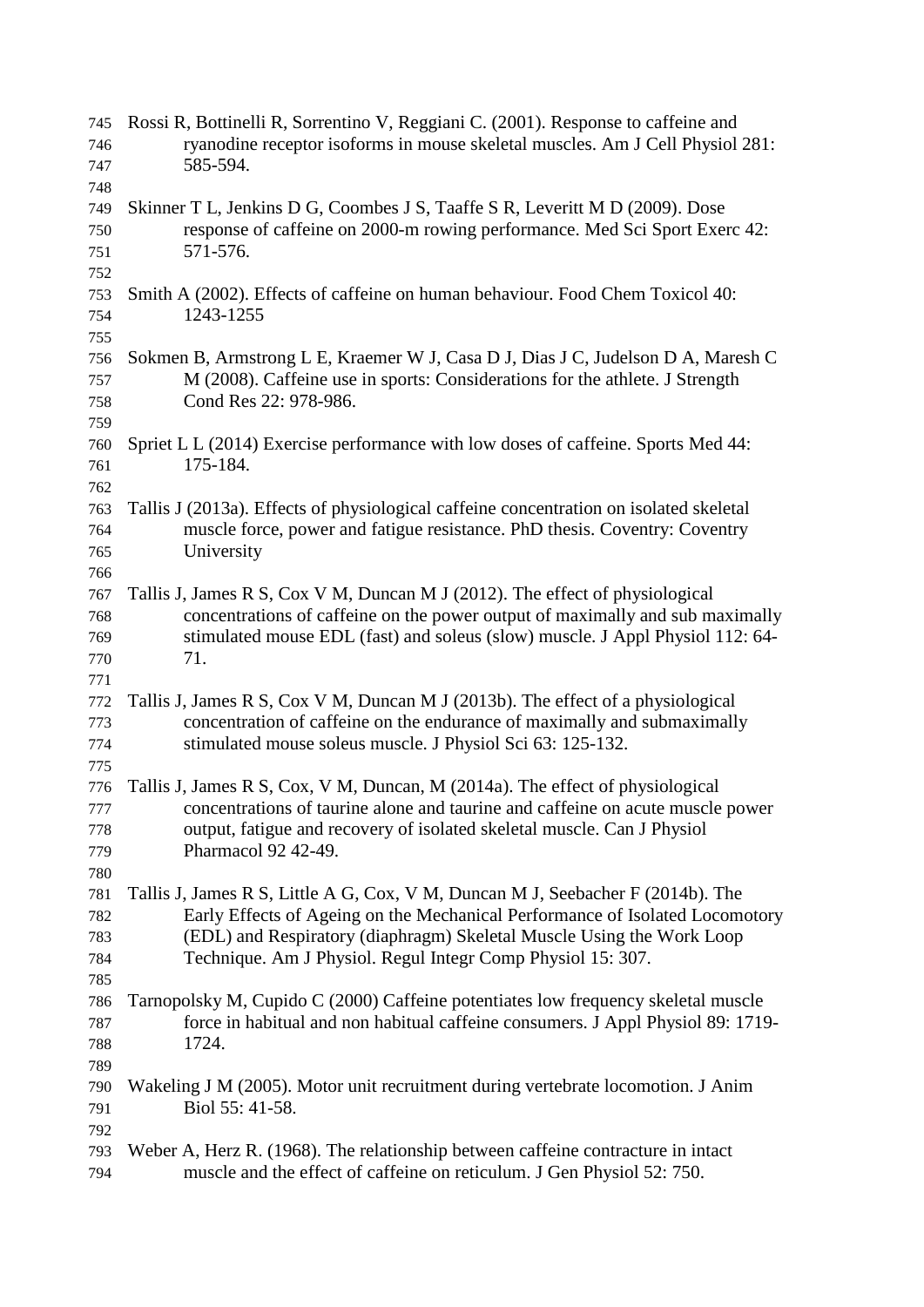| 795        |                                                                                        |
|------------|----------------------------------------------------------------------------------------|
| 796        | Westerblad H, Allen D G. (1991). Changes of myoplasmic calcium concentration in        |
| 797        | single mouse muscle fibers. J Gen Physiol 3: 615-635.                                  |
| 798        |                                                                                        |
| 799        | Wiles J D, Bird S R, Hopkins J (1992). Effects of caffeinated coffee on running speed, |
| 800        | respiratory factors, blood lactate and perceived rate of exertion during 1500-m        |
| 801        | treadmill running. Br J Sports Med 26: 116-120.                                        |
| 802        |                                                                                        |
| 803        | Wondmikun Y, Soukup T, Asmussen G. (2006). Effects of caffeine at different            |
| 804        | temperatures on contractile properties of slow-twitch and fast-twitch rat              |
| 805        | muscles. Physiol Res 55: 641-652.                                                      |
| 806        |                                                                                        |
| 807        | Wooden K M, Walsberg G E (2004). Body temperature and locomotor capacity in a          |
| 808        | heterothermic rodent. J Exp Biol 207:41-46.                                            |
| 809        |                                                                                        |
| 810        |                                                                                        |
| 811        |                                                                                        |
| 812        |                                                                                        |
| 813        |                                                                                        |
| 814        |                                                                                        |
| 815        |                                                                                        |
| 816        |                                                                                        |
| 817        |                                                                                        |
| 818        |                                                                                        |
| 819        |                                                                                        |
| 820<br>821 |                                                                                        |
| 822        |                                                                                        |
| 823        |                                                                                        |
| 824        |                                                                                        |
| 825        |                                                                                        |
| 826        |                                                                                        |
| 827        |                                                                                        |
| 828        |                                                                                        |
| 829        |                                                                                        |
| 830        |                                                                                        |
| 831        |                                                                                        |
| 832        |                                                                                        |
| 833        |                                                                                        |
| 834        |                                                                                        |
| 835        |                                                                                        |
| 836        |                                                                                        |
| 837        |                                                                                        |
| 838        |                                                                                        |
| 839        |                                                                                        |
| 840        |                                                                                        |
| 841        |                                                                                        |
| 842        |                                                                                        |
| 843        |                                                                                        |
| 844        |                                                                                        |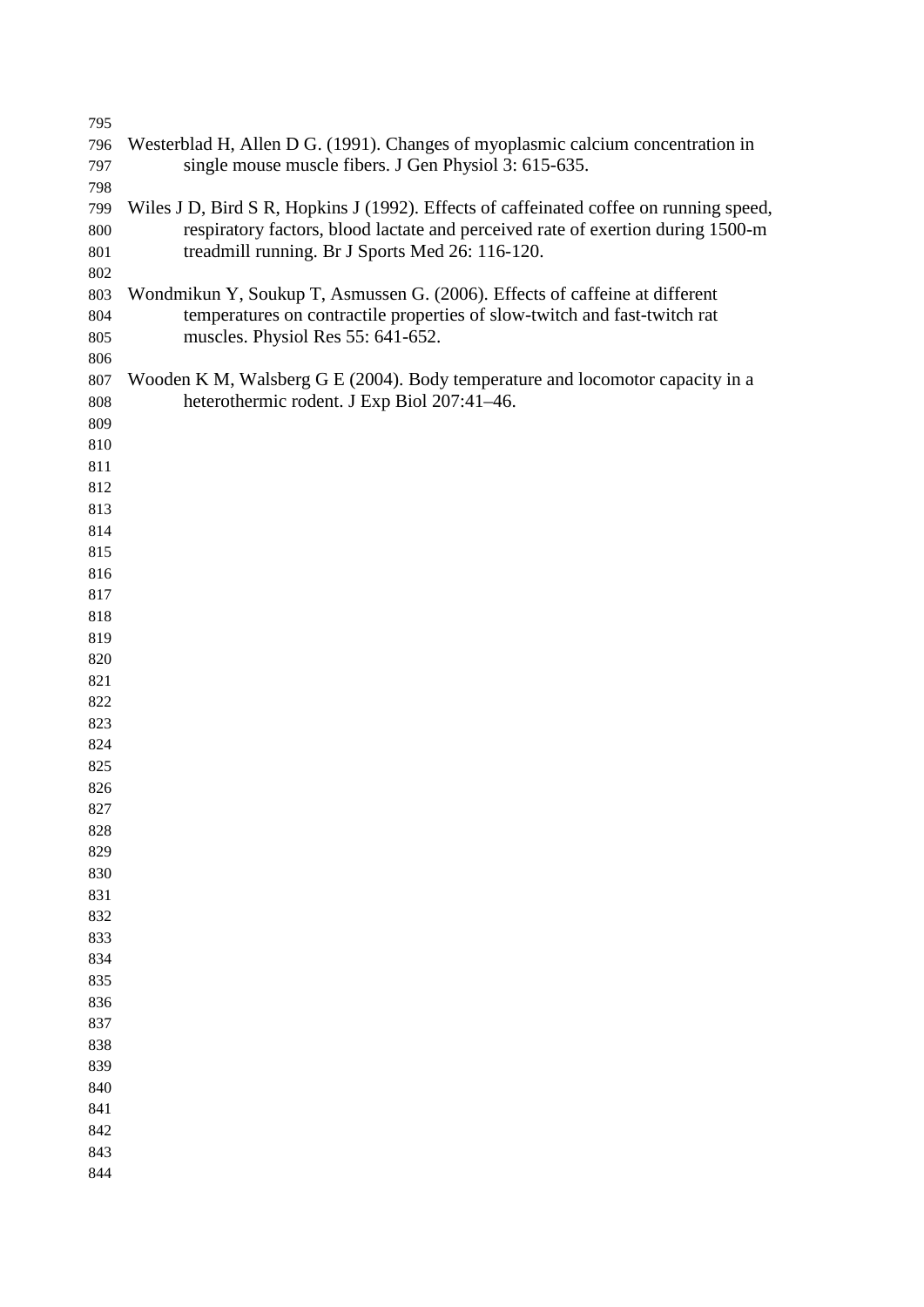| 845     | <b>Conflict of Interests</b> |
|---------|------------------------------|
| 846     |                              |
| 847     | None                         |
| 848     |                              |
| 849     |                              |
| 850     |                              |
| $851\,$ |                              |
| 852     |                              |
| 853     |                              |
| 854     |                              |
| 855     |                              |
| 856     |                              |
| 857     |                              |
| 858     |                              |
| 859     |                              |
| 860     |                              |
| 861     |                              |
| 862     |                              |
| 863     |                              |
| 864     |                              |
| 865     |                              |
| 866     |                              |
| 867     |                              |
| 868     |                              |
| 869     |                              |
| $870\,$ |                              |
| $871\,$ |                              |
| 872     |                              |
| 873     |                              |
| 874     |                              |
| 875     |                              |
| 876     |                              |
| 877     |                              |
| 878     |                              |
| 879     |                              |
| $880\,$ |                              |
| 881     |                              |
| 882     |                              |
| 883     |                              |
| 884     |                              |
| 885     |                              |
| 886     |                              |
| 887     |                              |
|         |                              |
| $888\,$ |                              |
| 889     |                              |
| 890     |                              |
| 891     |                              |
| 892     |                              |
| 893     |                              |
| 894     |                              |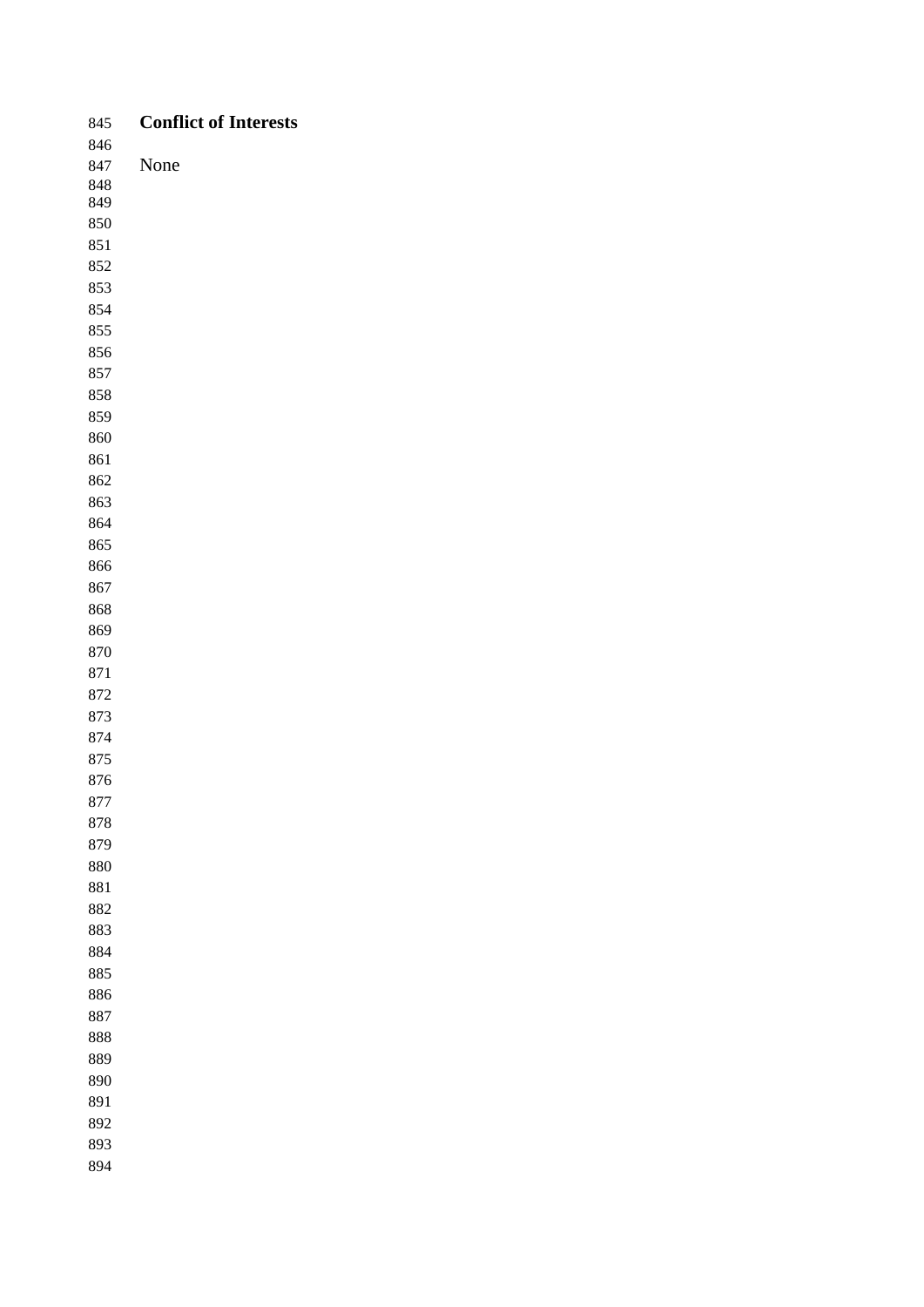| 895        | <b>Tables</b>                                                                 |
|------------|-------------------------------------------------------------------------------|
| 896        |                                                                               |
| 897        | Table 1 – Sample of the literature examining the direct effect of caffeine on |
| 898        | contractile performance of isolated skeletal muscle                           |
| 899<br>900 |                                                                               |
| 901        |                                                                               |
| 902        |                                                                               |
| 903        |                                                                               |
| 904        |                                                                               |
| 905        |                                                                               |
| 906        |                                                                               |
| 907        |                                                                               |
| 908        |                                                                               |
| 909        |                                                                               |
| 910        |                                                                               |
| 911        |                                                                               |
| 912        |                                                                               |
| 913        |                                                                               |
| 914        |                                                                               |
| 915        |                                                                               |
| 916        |                                                                               |
| 917        |                                                                               |
| 918        |                                                                               |
| 919        |                                                                               |
| 920        |                                                                               |
| 921<br>922 |                                                                               |
| 923        |                                                                               |
| 924        |                                                                               |
| 925        |                                                                               |
| 926        |                                                                               |
| 927        |                                                                               |
| 928        |                                                                               |
| 929        |                                                                               |
| 930        |                                                                               |
| 931        |                                                                               |
| 932        |                                                                               |
| 933        |                                                                               |
| 934        |                                                                               |
| 935        |                                                                               |
| 936        |                                                                               |
| 937        |                                                                               |
| 938        |                                                                               |
| 939        |                                                                               |
| 940        |                                                                               |
| 941        |                                                                               |
| 942<br>943 |                                                                               |
| 944        |                                                                               |
|            |                                                                               |